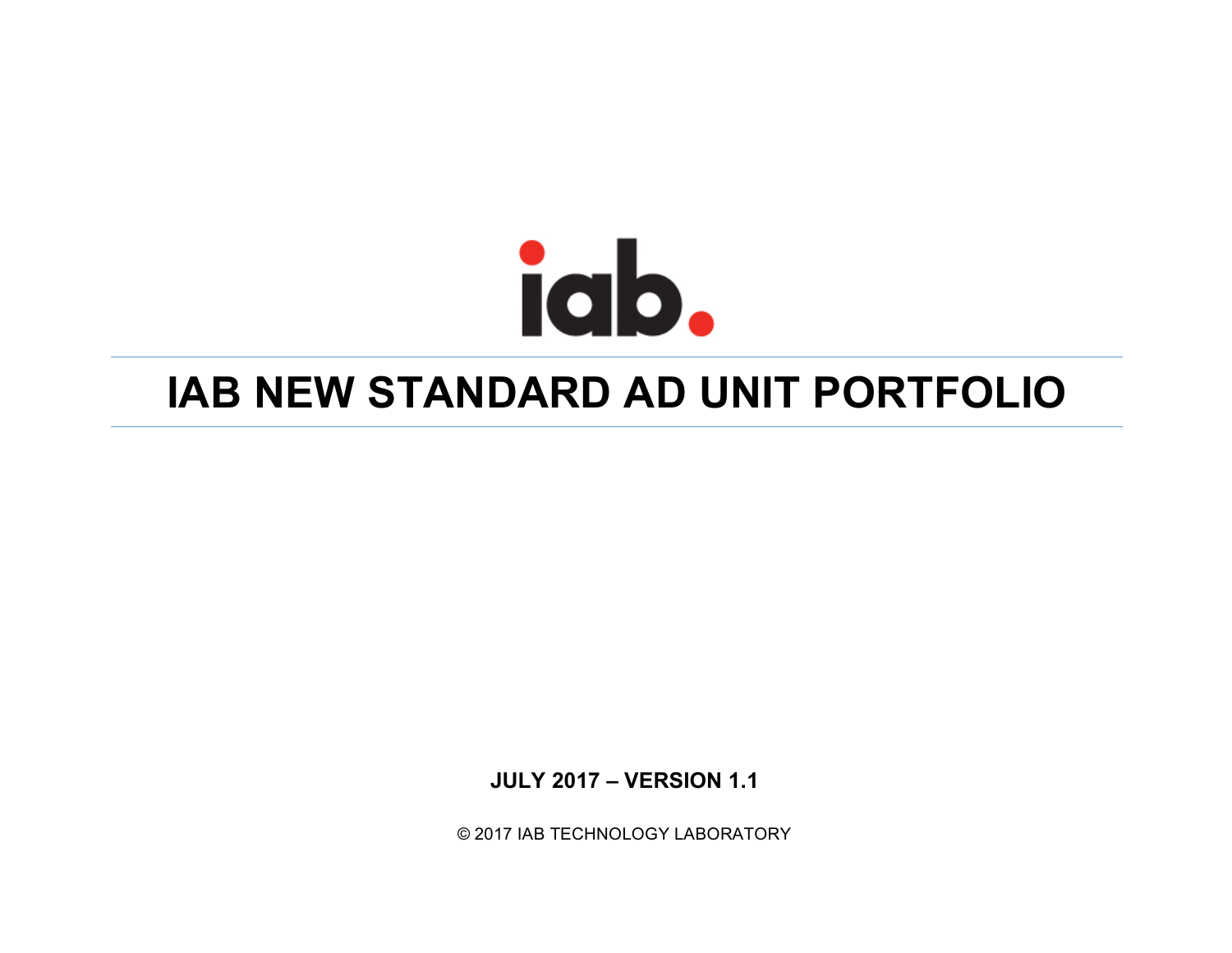

## Table of Contents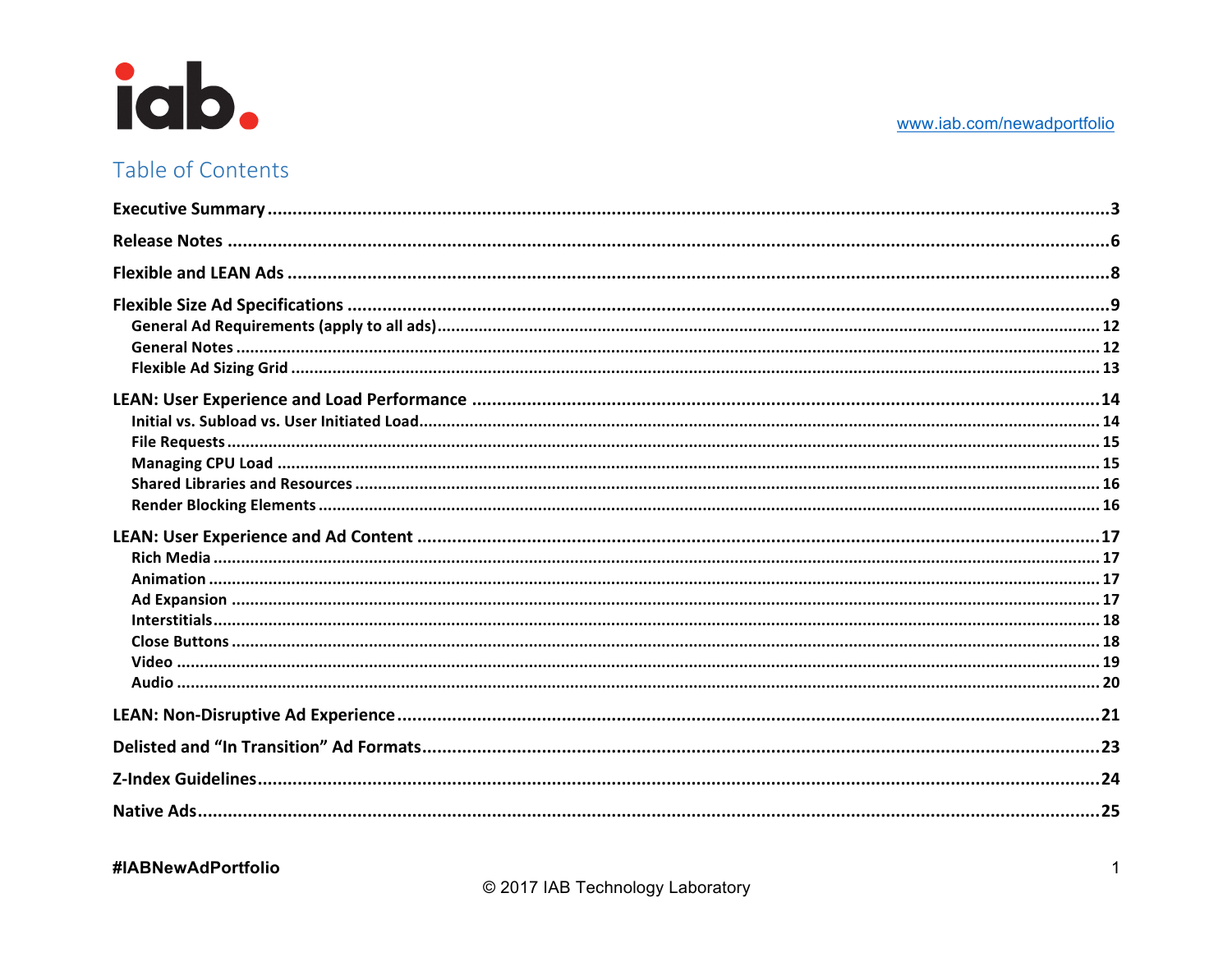#### www.iab.com/newadportfolio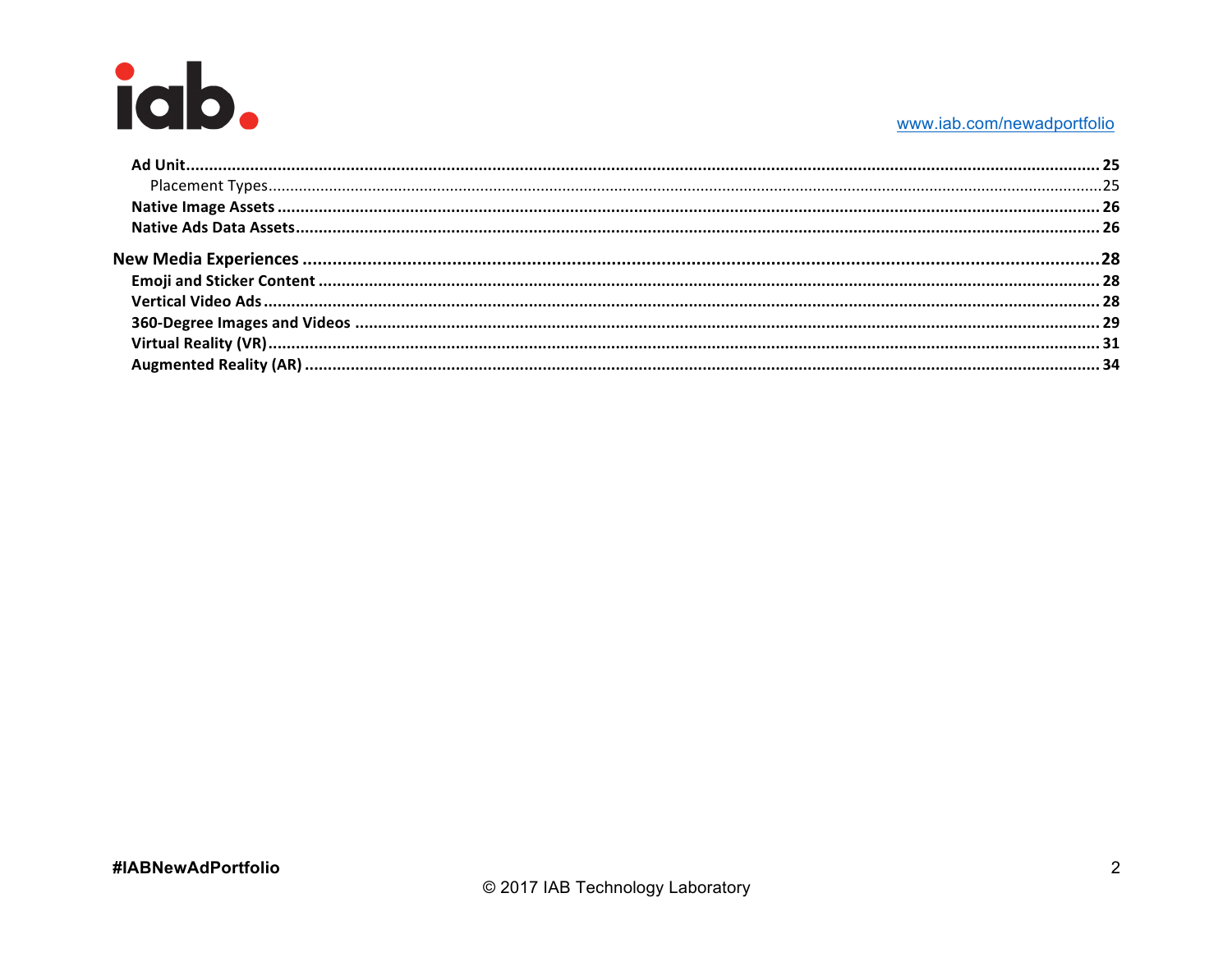## Executive Summary

This document, providing the guidelines for the IAB New Standard Ad Unit Portfolio, has been developed by the IAB Tech Lab Flex Ads Committee after review of all feedback received on the draft for public comment document published in September 2016.

These guidelines are comprehensive recommendations of advertising experiences across diverse digital landscape including websites, mobile apps, social media, communication, and messaging experiences as well as new digital experiences like virtual reality and augmented reality.

The IAB New Standard Ad Unit Portfolio ("IAB New Ad Portfolio") is comprised of display ads, native ads, and new content experiences like emoji ads, 360-degree image and video ads, virtual reality ads, and augmented reality ads.

The display ad guidelines have been updated to incorporate LEAN principles of lightweight, encrypted, AdChoices supported, and non-invasive advertising, within all of its mobile, display, video, and native ad formats. The new ad units recognize consumer's diverse media consumption, especially with touch screen mobile devices, and introduces flexible ad sizing so the ads can adjust to various device screen sizes.

All guidance is based on HTML5 technology and has been derived from industry surveys, user research, and testing, including:

- 1. Attitudes and Usage Study to determine which of the ad units, in the current portfolio, contribute to the majority of revenue and are sufficient to advertise across multiple screen sizes
- 2. IAB Ad Blocking Report (http://www.iab.com/insights/ad-blocking-blocks-ads-win-back/)
- 3. Comprehensive assessment of minimum file weights required to deliver assets of specific sizes to the user device
- 4. Transition testing to determine how to create flexible size ad container and serve flexible size ads
- 5. Coalition for Better Ads Initial Ad Standards (https://www.betterads.org/standards/) and related research

#### **The IAB Tech Lab Flex Ads Working Group was led by:**

- 1. Anthony Yam, Chief Product Officer and Co-Founder, Spongecell
- 2. Buzz Wiggins, Vice President Advertising, Tumblr
- 3. Nathan McCormick, Director Ad Platforms and Operations, Cox Media Group

#### **#IABNewAdPortfolio**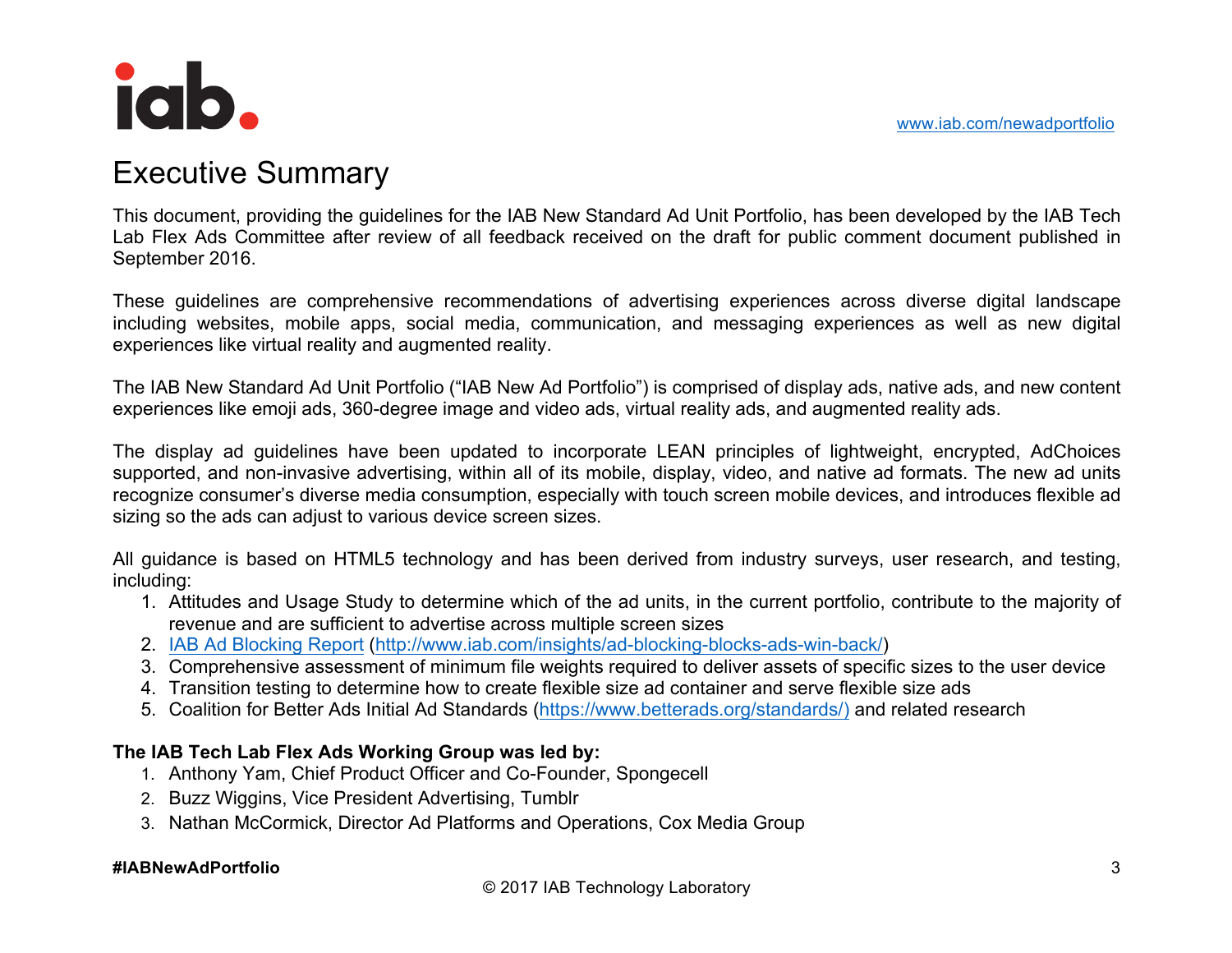The following IAB Tech Lab member companies were part of the working group that created this guidance:

| <b>ABC TV Network</b>                     | Google                             | <b>PGA TOUR</b>                      |
|-------------------------------------------|------------------------------------|--------------------------------------|
| Adacado                                   | GroupM                             | <b>ResponsiveAds</b>                 |
| Adelphic, Inc.                            | Gruuv Interactive                  | RhythmOne                            |
| Adform                                    | Happy Punk Panda                   | Shazam                               |
| AdGear Technologies, Inc.                 | IAB                                | Sizmek                               |
| <b>ADVR</b>                               | Improve Digital International B.V. | Spongecell                           |
| AOL                                       | Index Exchange                     | Sublime Skinz                        |
| <b>AOL Platforms</b>                      | InMobi                             | Tapad                                |
| AppNexus                                  | <b>IPONWEB</b> Inc.                | Teads                                |
| Baverianvine                              | Leaf Group                         | The Media Trust Company              |
| Bloomberg                                 | Mashable                           | The Mobile Majority                  |
| Bonzai                                    | MediaCom                           | The New York Times Company           |
| <b>Brainient</b>                          | <b>MGID</b>                        | The Weather Company, an IBM Business |
| <b>CBS</b> Interactive                    | Monotype                           | Time Inc.                            |
| <b>Conversant Media</b>                   | <b>NBCUniversal</b>                | Undertone                            |
| Cox Media Group                           | <b>Neuranet</b>                    | Unruly                               |
| Cyber Communications Inc.                 | <b>NPR</b>                         | Vertebrae                            |
| Dow Jones & Company (Wall Street Journal) | NYIAX, Inc.                        | Verve                                |
| Flashtalking                              | PadSquad                           | Vibrant Media                        |
| Flipboard                                 | PageFair                           | Yahoo                                |
| <b>Forbes Media</b>                       | Parsec Media                       | Yieldmo                              |

IAB would also like to thank the following companies for volunteering their time: Immersv, Blippar, Makemoji, Trivver, and Virtualsky – as well as over 50 companies in the digital advertising and media industry who took time out to review and provide comments during the public comment period.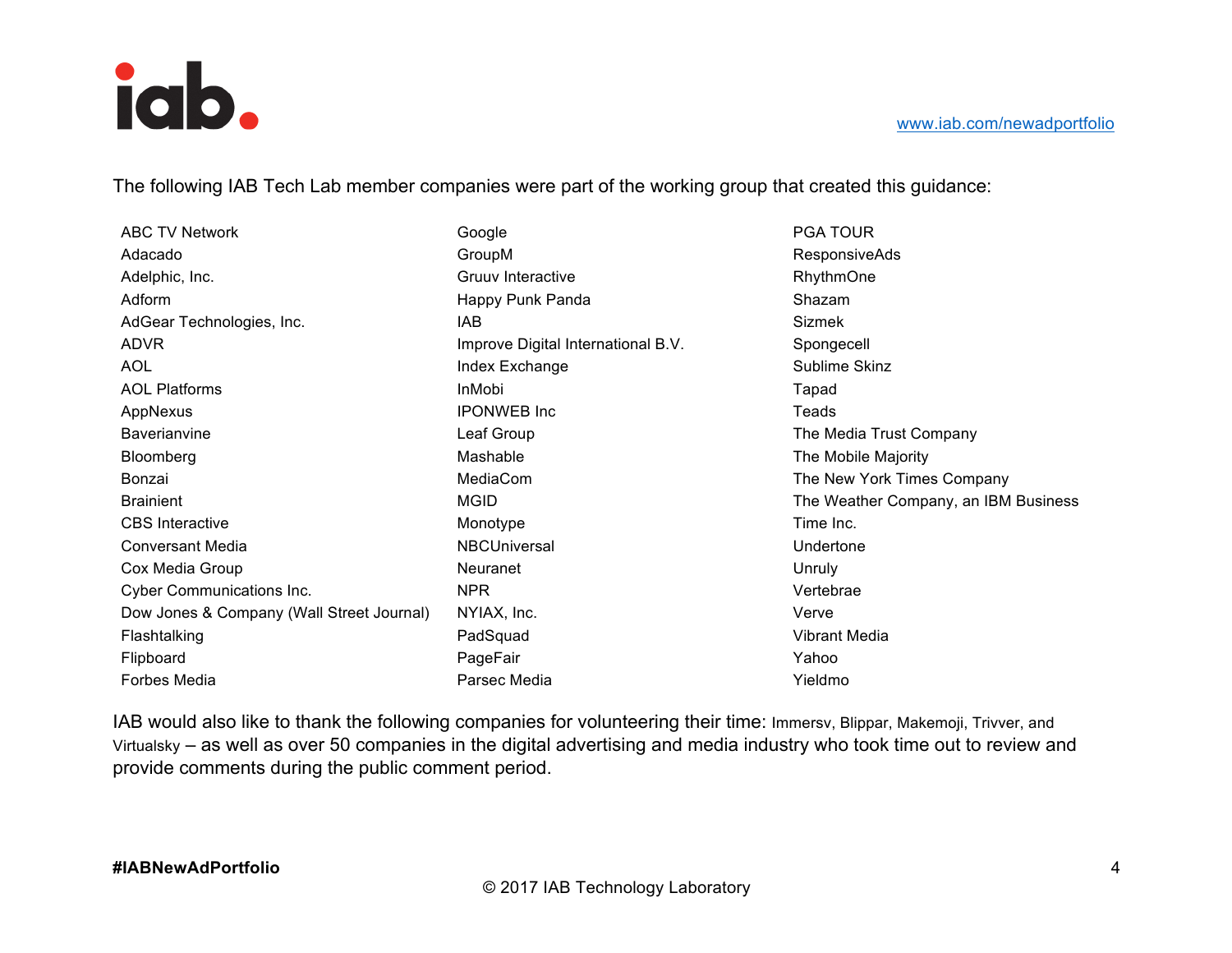

#### **Contributions for testing the new ad units**

IAB Tech Lab thanks the following companies for participating in the testing of the new ad units

| Adverline              | Flashtalking        | M Publicite           |
|------------------------|---------------------|-----------------------|
| <b>BBC</b>             | Flexitive           | Main Ad               |
| About.com              | GroupM              | <b>MBWW</b>           |
| <b>AOL</b>             | Gruhner & Jahr      | Media Impact          |
| <b>Bloomberg Media</b> | Havas               | <b>OMD</b>            |
| Burda Media            | Hi-Media            | PGAtour               |
| Ciao People            | IAB Ireland         | Responsive Ads        |
| Core Media             | Independent Digital | The Guardian          |
| DMG Media              | ig media marketing  | United Interned Media |
| Ekstra Bladet          | Irish Mirror        | Zodiak                |
| Eniro                  | Journal Media       |                       |

We also want to extend some special thanks to Flexitive, ResponsiveAds, and Flashtalking for providing the creatives for the testing of the new ad units.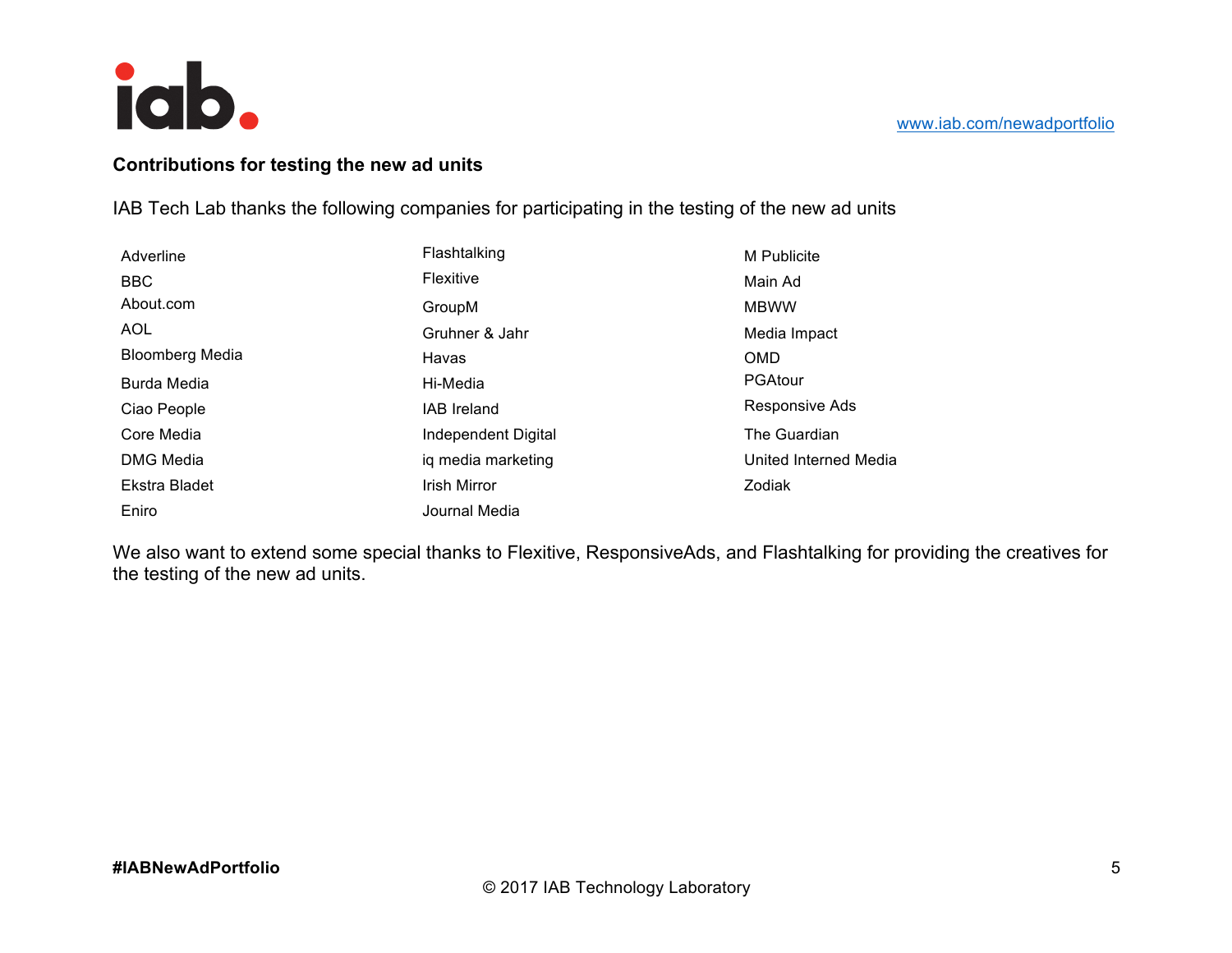www.iab.com/newadportfolio



## Release Notes

The guidelines in this document are comprehensive recommendations of advertising experiences across diverse digital landscape including websites, mobile apps, social media, communication, and messaging experiences as well as new digital experiences like virtual reality and augmented reality.

The IAB New Standard Ad Unit Portfolio ("IAB New Ad Portfolio") is comprised of:

- 1. Display ads
- 2. Native ads
- 3. New content experiences like:
	- a. Emoji ads
	- b. 360-degree image and video ads
	- c. Virtual reality ads
	- d. Augmented reality ads

#### **Availability and Adoption**

Please be advised that these IAB guidelines represent an industry recommendation. Accordingly, not all publishers, nor all IAB member companies, adopt these guidelines without modification relative to their own unique business offering. *Marketers, creative designers, and media agencies are strongly advised to consult directly with publishers regarding their ad creative requirements.* 

#### **Consumer Experience and Performance**

The main focus of the new ad portfolio is to improve the consumer's advertising experience and maximize the publisher page load performance. This is delivered by two overarching updates in the new ad portfolio:

- 1. **LEAN principles**: Lightweight file weight minimizes the ad load during initial page load and non-invasive advertising guidance creates a better user experience
- 2. **Flexible ad sizing:** Ad units are defined by aspect ratios and minimum and maximum size range so the ad can adjust based on the screen size it is being displayed on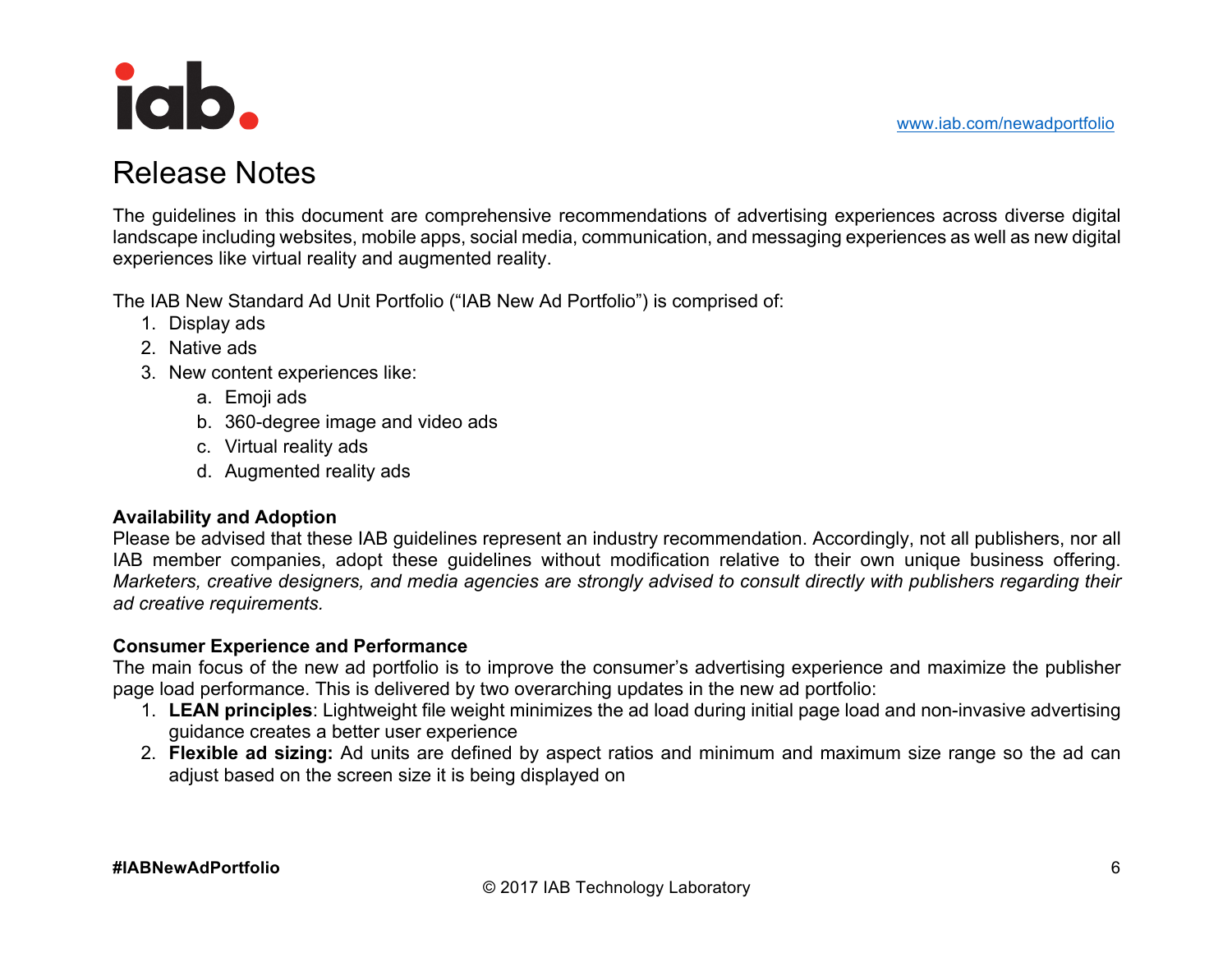#### **User Experience and Load performance**

New guidance is specified for initial load and subload criteria as well as flexible size ad unit specifications. In addition, guidance on minimizing render blocking scripts has been provided. Number of files in initial load is restricted to 10 files and revised shared library guidance is provided with maximum limits.

#### **User Experience and Ad Content**

The new ad portfolio emphasizes user respect, choice and control over their advertising experience. Revised guidance has been provided for following:

- 1. Animations
- 2. Ad expansions
- 3. Close Buttons
- 4. User initiation
- 5. Interstitials
- 6. Video and auto-play video e.g. out-stream ads
- 7. Audio

#### **Non-Disruptive Ad Experiences**

The new guidance provides a comprehensive list of common ad experiences that are no longer permitted as well as those that are permitted. It also has revised guidance to define how a particular allowed ad experience may be executed for nondisruptive user experience.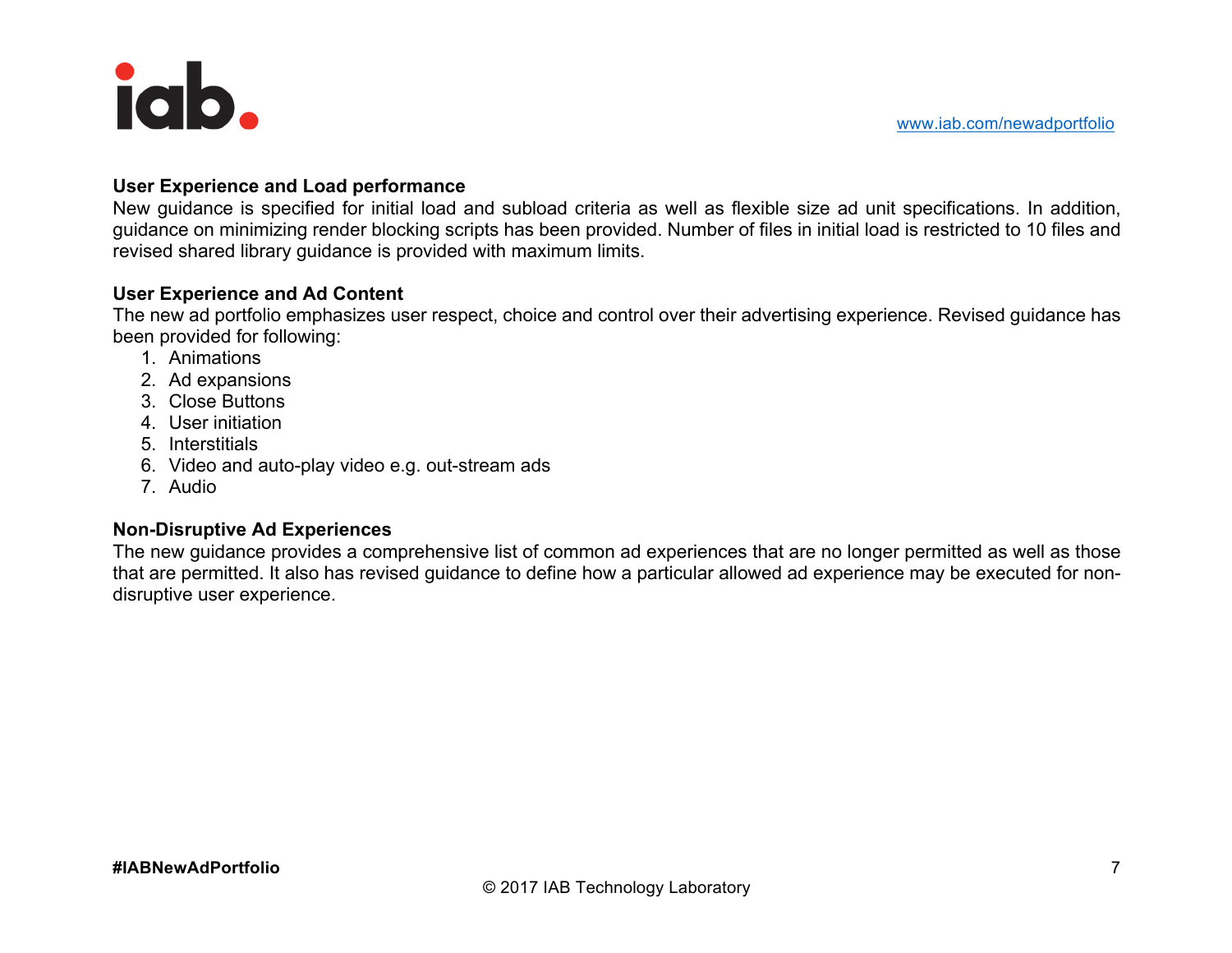

## Flexible and LEAN Ads

The IAB New Ad Portfolio emphasizes LEAN (Light, Encrypted, AdChoices supported, and Non-invasive) ad experience and flexible size ad specifications.

**LEAN ad experience** for digital advertising is based on the following principles:

- 1. Respect: A consumer's primary objective is consuming publisher content
- 2. Control: A consumer has control over his/her advertising experience
- 3. Choice: A consumer decides what content he/she wants to experience and for how long

Accordingly, the LEAN guidance addresses the following:

- 1. Lightweight user experience to maximize initial page load performance
- 2. Non-disruptive ad experiences

**Flexible Size Ad Specifications** are based on the consumer device landscape, operational efficiency for publishers, and the need for creative fidelity:

- 1. Devices are proliferating in different sizes and with multiple resolutions, especially for mobile devices
- 2. Publisher content needs to be delivered to multiple screen sizes and requires ads that can respond to multiple sizes
- 3. Creative design needs to scale to different sizes without losing its original message and impact

Accordingly, flexible size ad specifications define aspect ratio based ad units that maintain their aspect ratio, adjust to the screen size, and can be integrated in responsive website designs.

Every ad in the new ad portfolio is a LEAN ad. Any ad unit can deploy any ad experience as long as it complies with initial and subload file weights, number of file requests and subload start guidance.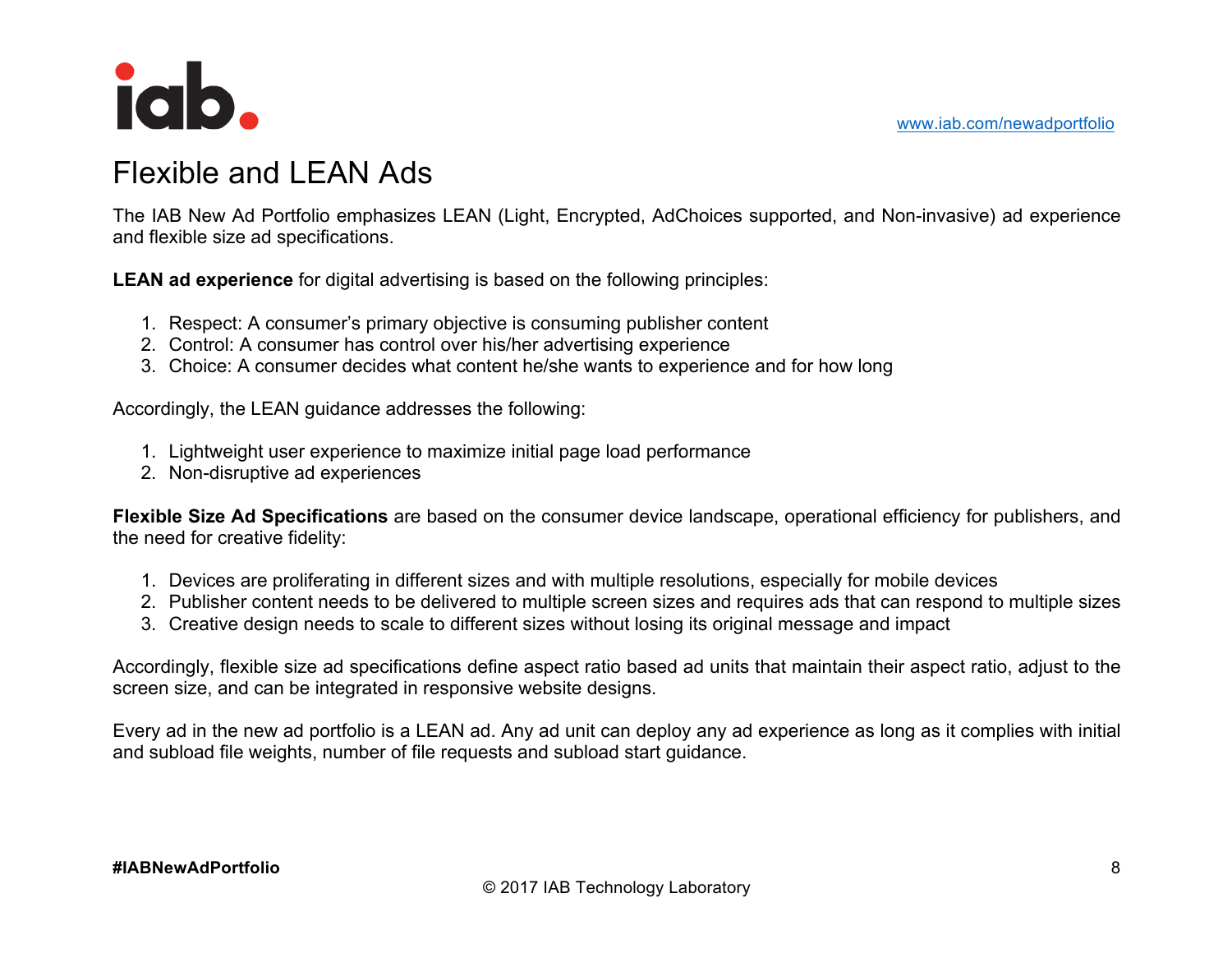

## Flexible Size Ad Specifications

|                 |             |                                                  |                     |           | <b>Size Range</b> |              | Max. K-Weight (kB) |                |               |
|-----------------|-------------|--------------------------------------------------|---------------------|-----------|-------------------|--------------|--------------------|----------------|---------------|
|                 |             |                                                  |                     |           | Min. Size         | Max. Size    |                    |                |               |
|                 |             | <b>Transition</b>                                |                     |           | Width x           | Width x      |                    |                | <b>Static</b> |
|                 | Ad unit     | <b>Fixed Size Ad</b>                             | <b>Aspect Ratio</b> |           | height            | height       | <b>Initial</b>     |                | Image         |
| Ad Type         | <b>Name</b> | unit $(px)^*$                                    | (width:height)      | Ad Size** | $(dp^{***})$      | $(dp^{***})$ | Load               | <b>Subload</b> | Size (dp)     |
|                 |             |                                                  |                     |           |                   |              |                    |                |               |
| Horizontal      | 2x1         | <b>Half Page</b>                                 | 2:1                 | X Large   | 900x450           | 1800x900     | 250                | 500            | 1800x900      |
|                 | 2x1         | N/A                                              | 2:1                 | Small     | 300x150           | 450x225      | 100                | 200            |               |
|                 | 4x1         | <b>Billboard</b><br>970x250                      | 4:1                 | X Large   | 900x225           | 1800x450     | 250                | 500            | 1800x450      |
|                 | 6x1         | Smartphone<br><b>Banner</b><br>300x50,<br>320x50 | 6:1                 | X Small   | 300x50            | 450x75       | 50                 | 100            | 450x75        |
|                 | 8x1         | Leaderboard<br>728x90                            | 8:1                 | Medium    | 600x75            | 1200x150     | 150                | 300            | 1200x150      |
|                 | 10x1        | Super<br>Leaderboard/<br>Pushdown<br>970x90      | 10:1                | Large     | 900x90            | 1800x180     | 200                | 400            | 1800x180      |
|                 |             |                                                  |                     |           |                   |              |                    |                |               |
| <b>Vertical</b> | 1x2         | 300x600                                          | 1:2                 | Large     | 300x600           | 450×900      | 200                | 400            | 450x900       |
|                 | 1x3         | Portrait<br>300x1050                             | 1:3                 | X Large   | 300x900           | 450x1350     | 250                | 500            | 450x1350      |
|                 | 1x4         | Skyscraper<br>160x600                            | 1:4                 | Medium    | 160x640           | 240x960      | 150                | 300            | 240x960       |
|                 |             |                                                  |                     |           |                   |              |                    |                |               |
| <b>Tiles</b>    | 1x1         | Medium<br>Rectangle<br>300x250                   | 1:1                 | Medium    | 300x300           | 450x450      | 150                | 300            | 450x450       |
|                 | 2x1         | 120x60<br>Financial                              | 2:1                 | X Small   | 200x100           | 300x150      | 50                 | 100            | 300x150       |
|                 |             |                                                  |                     |           |                   |              |                    |                |               |
|                 | 9x16        | N/A                                              | 9:16                | Large     | 300x540           | 450x800      | 200                | 400            | 450x800       |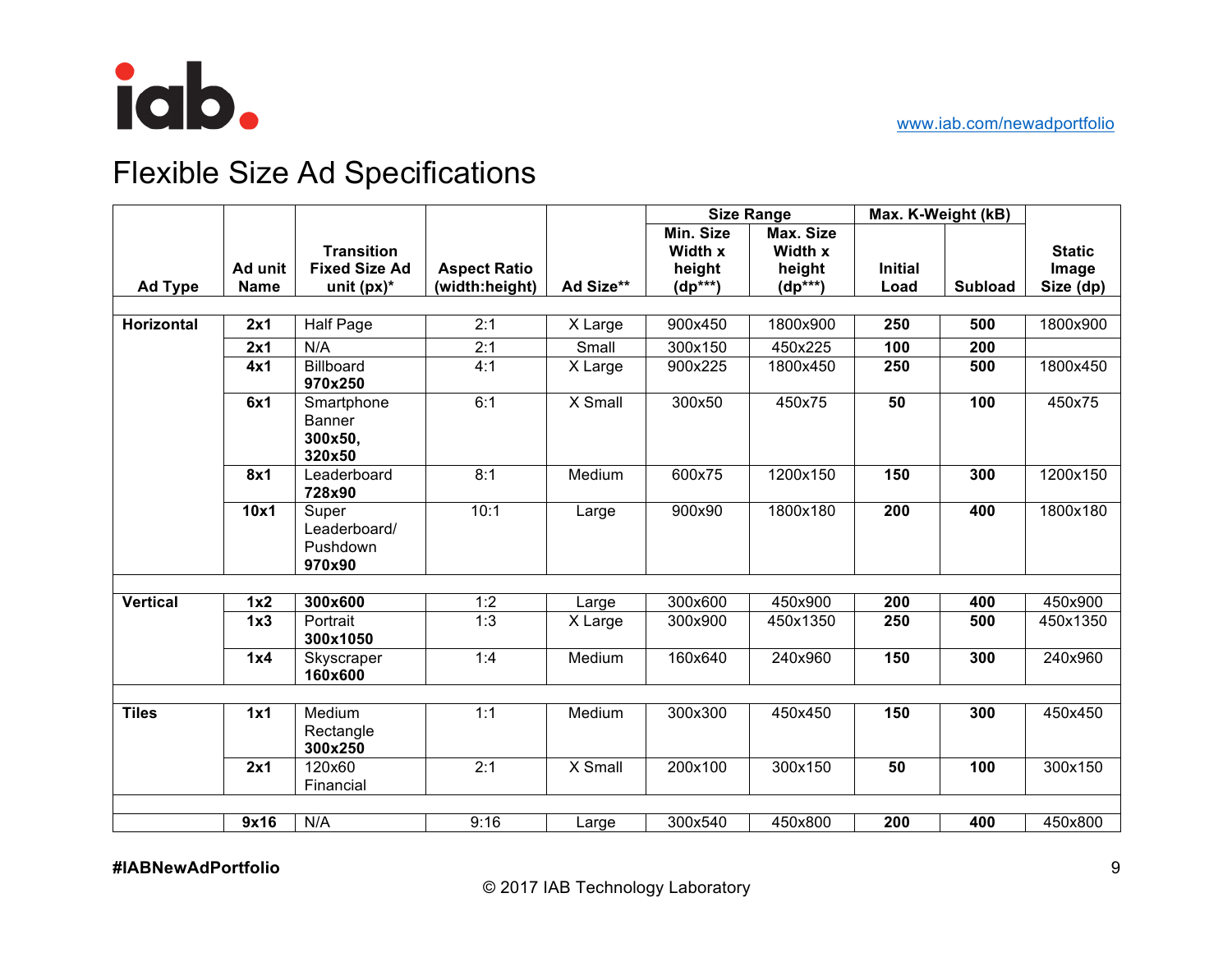

#### www.iab.com/newadportfolio

|                    |                 |                                                                                                                                                          |                                       |           | Size Range                                     |                                                |                        | Max. K-Weight (kB) |                                     |
|--------------------|-----------------|----------------------------------------------------------------------------------------------------------------------------------------------------------|---------------------------------------|-----------|------------------------------------------------|------------------------------------------------|------------------------|--------------------|-------------------------------------|
| <b>Ad Type</b>     | Ad unit<br>Name | <b>Transition</b><br><b>Fixed Size Ad</b><br>unit $(px)^*$                                                                                               | <b>Aspect Ratio</b><br>(width:height) | Ad Size** | Min. Size<br>Width x<br>height<br>$(dp^{***})$ | Max. Size<br>Width x<br>height<br>$(dp^{***})$ | <b>Initial</b><br>Load | <b>Subload</b>     | <b>Static</b><br>Image<br>Size (dp) |
|                    |                 |                                                                                                                                                          |                                       |           |                                                |                                                |                        |                    |                                     |
| <b>Full Page</b>   |                 |                                                                                                                                                          | 9:16                                  | X Large   | 600x1067                                       | 900x1600                                       | 300                    | 600                | 900x1600                            |
| <b>Portrait</b>    | 10x16           | N/A                                                                                                                                                      | 10:16                                 | X Large   | 800x1280                                       | 1200x1920                                      | 300                    | 600                | 1200x1920                           |
|                    | 2x3             | N/A                                                                                                                                                      | 2:3                                   | Large     | 300x450                                        | 450x675                                        | 200                    | 400                | 450x675                             |
|                    | 3x4             | N/A                                                                                                                                                      | 3:4                                   | X Large   | 600x800                                        | 900x1200                                       | 300                    | 600                | 900x1200                            |
|                    |                 |                                                                                                                                                          |                                       |           |                                                |                                                |                        |                    |                                     |
| <b>Full Page</b>   | 16x9            | N/A                                                                                                                                                      | 16:9                                  | Large     | 540x300                                        | 800x450                                        | 200                    | 400                | 800x450                             |
| Landscape          |                 |                                                                                                                                                          | 16:9                                  | X Large   | 1067x600                                       | 1600x900                                       | 300                    | 600                | 1600x900                            |
|                    | 16x10           | N/A                                                                                                                                                      | 16:10                                 | X Large   | 1280x800                                       | 1920x1200                                      | 300                    | 600                | 1920x1200                           |
|                    | 3x2             | N/A                                                                                                                                                      | 3:2                                   | Large     | 450x300                                        | 675x450                                        | 200                    | 400                | 675x450                             |
|                    | 4x3             | N/A                                                                                                                                                      | 4:3                                   | X Large   | 800x600                                        | 1200x900                                       | 300                    | 600                | 1200x900                            |
|                    |                 |                                                                                                                                                          |                                       |           |                                                |                                                |                        |                    |                                     |
| Feature            | 120x20          | <b>Small Banner</b>                                                                                                                                      | N/A                                   | N/A       | N/A                                            | 120x20                                         | 5                      | N/A                | N/A                                 |
| <b>Phone Sizes</b> | 168x28          | Medium Banner                                                                                                                                            | N/A                                   | N/A       | N/A                                            | 168x28                                         | 5                      | N/A                | N/A                                 |
|                    | 216x36          | Large Banner                                                                                                                                             | N/A                                   | N/A       | N/A                                            | 216x36                                         | 5                      | N/A                | N/A                                 |
|                    |                 | Transition Fixed Size Ad Units: These are old fixed size ad units closest in size to the new ad units. Suggested for planning transition to new ad units |                                       |           |                                                |                                                |                        |                    |                                     |

\*\* **Ad size:** Ad size is based on how big or small an ad unit is with reference to 1:1 ad unit (Xsmall =0-25%, Small = 25%-75%, Medium = 75%-125%, Large

125%-200%, X Large 200% +) \*\*\*Density-independent pixels (dp): Devices can have different resolutions. Resolution is defined by number of pixels per inch. Density independent pixels is a way to consistently measure the size of an image on a device independent of screen resolution. 320 dp is approximately 2 inches wide. dp = (width in pixels \* 160) / screen density. E.g. for pixel density of 1 i.e. ~160 pixels per inch (iPhone 3) 320dp is 320px (320dp= (Xpx \*160)/160). For pixel density of 2 i.e. 320 pixels (iphone 5) 320dp is 640px (320dp= (Xpx \*160)/320)

**Horizontal ad types** are ads with landscape layout i.e. larger width and smaller height aspects. They are expected to fit edge to edge of screen width or margin to margin of content layout width. Typical placements are top or bottom of the screen and sometimes in middle of page sections

**Vertical ad types** are ads with portrait layout i.e. larger height and smaller width aspects. They are expected to fit edge to edge from top to bottom or margin to margin vertically between page layout elements. Typical placements are on the right or left edges of the screen or page layout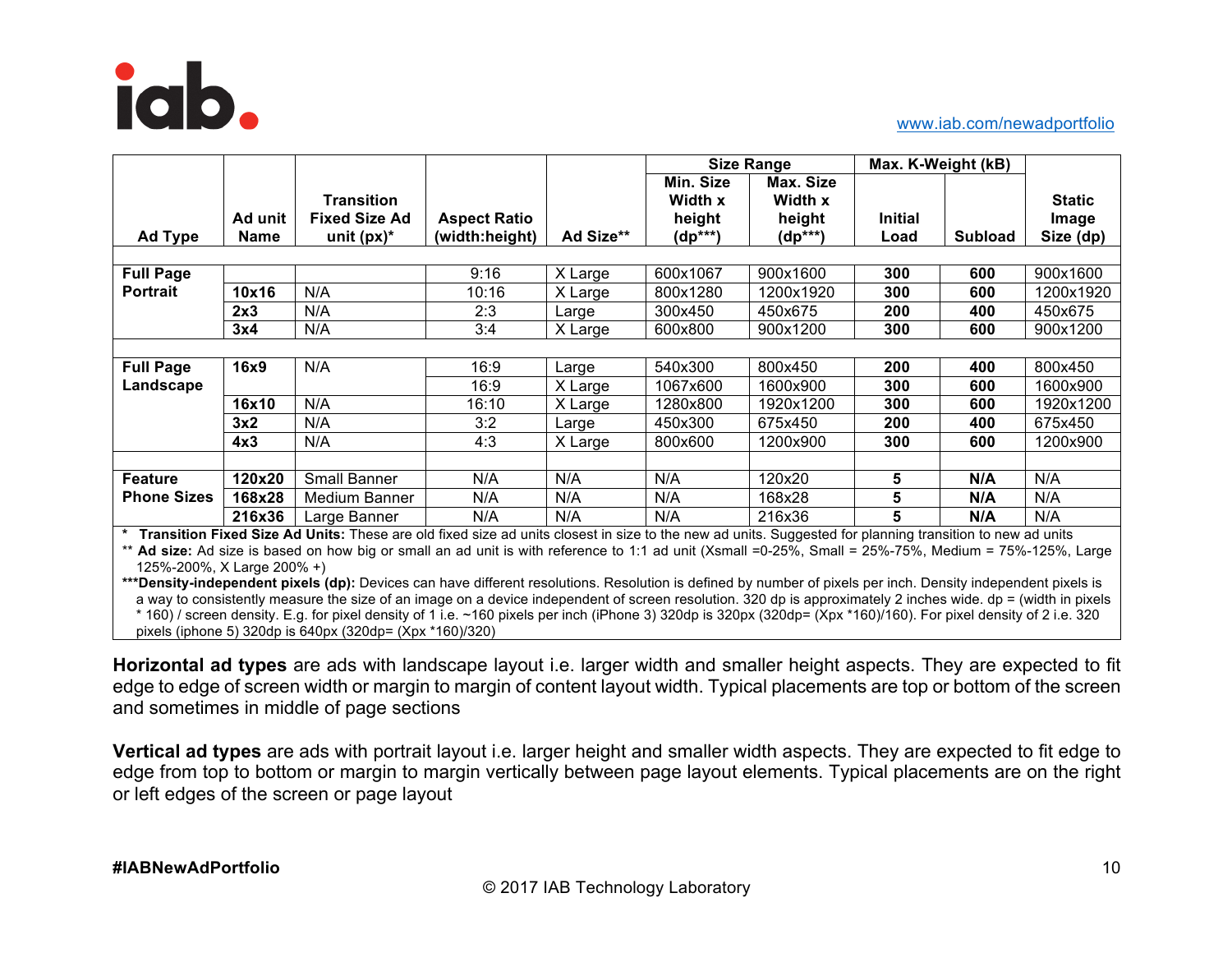

**Tiles** are usually rectangles or squares with very closely measured height and width aspects. Typical placements are tiles in grid layouts. Usually they are small to medium sized ad units

**Full page** ads cover full device screen and are defined based on popular device screen height and width aspects. Typical placements are on mobile phones, tablets, and other devices for interstitials and expanded experience of rich media ads. Although full page ads are defined by the device aspect ratios, full screen may not be always available for display or the device may not be exact aspect ratio. To address this, print industry practices can be followed to ensure the main creative is always viewable on the screen

| <b>Print</b><br><b>Industry Best</b> | <b>How the Best Practice Works</b>                                                                            | <b>Solution for Full Page Design</b>                                                                                                             | <b>Recommended Aspect Ratio for each</b><br>approach for Full Page aspect ratios |       |       |     |
|--------------------------------------|---------------------------------------------------------------------------------------------------------------|--------------------------------------------------------------------------------------------------------------------------------------------------|----------------------------------------------------------------------------------|-------|-------|-----|
| <b>Practice</b>                      |                                                                                                               |                                                                                                                                                  | 9:16                                                                             | 10:16 | 2:3   | 3:4 |
| Safe Zone                            | Ensures that all text and graphics<br>within a creative are unobstructed by<br>overlaid UI elements           | Aspect ratio safe zones can ensure no<br>critical message of the creative is cut off in<br>the margins                                           | 3:5                                                                              | 2:3   | 3:4   | 4:5 |
| Trim Line<br>(Aspect Fit)            | The main creative to be displayed if<br>the bleed zone is removed                                             | Full Page ads are currently designed to be<br><b>Aspect Ratio Fit</b>                                                                            | 9:16                                                                             | 10:16 | 2:3   | 3:4 |
| Bleed Zone<br>(Aspect Fill)          | Enables responsive design to,<br>eliminate letterboxing when container<br>aspect ratio is a non-standard size | Aspect ratio bleed zones can ensure that<br>the creative always fills the full screen, as<br>many devices aren't always perfect aspect<br>ratios | 9:17                                                                             | 9:16  | 10:16 | 2:3 |

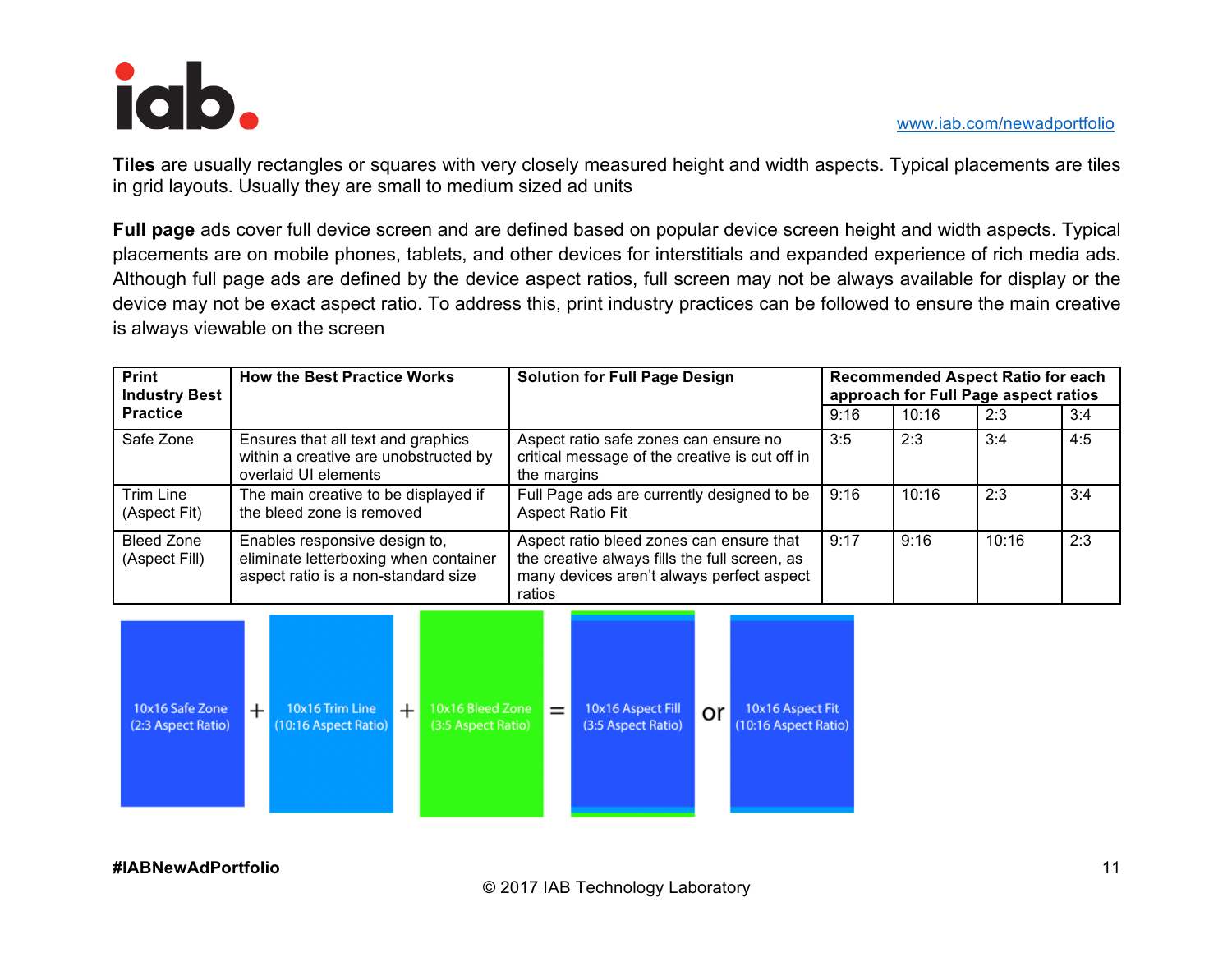

General Ad Requirements (apply to all ads)

• **Interest-Based Advertising (IBA):** Include IBA selfregulation controls for ads using behavioral targeting (5kB max file size).

• **Audio:** Audio in ads should be muted. To allow for audio initiation in ads, a control may be included for the user to initiate audio. See the LEAN user experience and ad content guidance for more on audio in ads.

• **Defining ad space:** Ad unit content must be clearly distinguishable from publisher or unpaid content on the page (for example an ad unit may have clearly defined borders so it is not confused with normal page content).

• **CPU Load**: Ads should be developed to perform smoothly and not interfere with site or app performance. 30% CPU load max (based on the average CPU of the user base) per active ad. Please review the LEAN guidance for more details on CPU load.

• **Maximum number of host-initiated file requests:** Ad must not exceed ten file requests during initial file load. Additional files can be loaded as necessary during host initiated subload and user initiated loads.

## General Notes

• **Initial file load:** Includes all assets and files necessary for completing first visual display of the ad and requested before load event dispatched by the window object.

• **Host-initiated subload (subload):** This is the additional file weight an ad can load in addition to initial load. Ad file subload may begin after the load event has been dispatched by the window object. The ad should listen for the load event dispatched by the window object of the host page. When communication with the host page is not possible, then it is acceptable to listen for the load event dispatched by the window object of the ad iframe.

• **File weight calculation:** For calculating ad file weight, all files for the ad, including those shared libraries not exempt by the publisher or ad server, must be included as part of the maximum file weight calculation. File weights are calculated after files have been compressed into gzip format.

**Initial Load K-Weight**= All ad files **+** Non-exempt shared libraries **+** max 50 kB for all exempt Shared Libraries

**Subload K-Weight** = All ad files **+** all non-exempt shared libraries

*See the LEAN user experience and load performance guidance for details on initial load, subload, and shared libraries*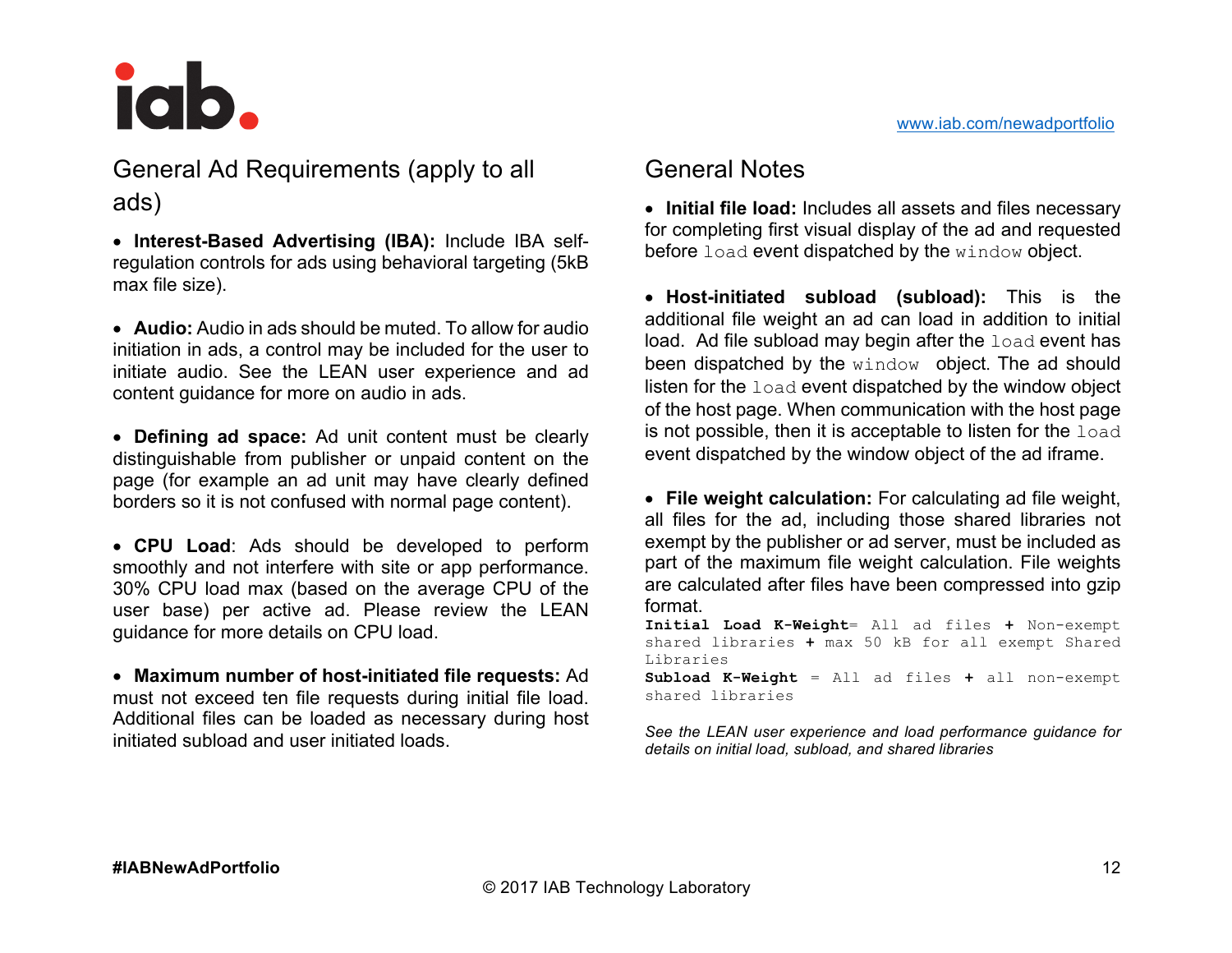

• **User-initiated file size:** Unlimited file size load is allowed after user-initiated interaction. Ad should be responsible for bandwidth and device capabilities while doing so. User initiation is the willful act of a user to engage with an ad. User interaction is the discrete user action with the ad or its elements, e.g. click or tap or other complete and discrete gesture.

• **Static file weight and static image size:** Use Initial Max K-Weight guidance for static image only ads or backup file requirements.

• **Slow internet connection:** For 3G (1.5 Mbps download speeds) or slower connections, the file weights should be 30% less than recommended.

*File sizes in this specification are defined for the creative assets and files required for creative rendering and management of the ad*. *Ad server files or other non-creative services files like measurement or verification must not be counted against ad K-weight*.

### Flexible Ad Sizing Grid

The sizing grid is a LEAN standard based range of kweights for an ad of given pixel size. This will allow selfdetermination of ad specification for innovative and custom ad formats that may not be part of IAB Ad Portfolio.

| <b>Size</b><br><b>Group</b><br>(x1000<br>pixels) | <b>Example of</b><br><b>Previous IAB</b><br><b>Fixed Sizes</b> | <b>Max</b><br><b>Initial</b><br>Κ-<br>weight<br>(KB) | <b>Max</b><br>subload<br><b>K-weight</b><br>(KB) | <b>Static</b><br>Image<br>$(e.g.$ .jpg<br>.png or<br>.gif) kB |
|--------------------------------------------------|----------------------------------------------------------------|------------------------------------------------------|--------------------------------------------------|---------------------------------------------------------------|
| <b>Less</b><br>than<br>180                       | 320x50, 300x50                                                 | 50                                                   | 100                                              | 50                                                            |
| 120-180                                          | N/A                                                            | 75                                                   | 150                                              | 75                                                            |
| 180-300                                          | 728x90                                                         | 100                                                  | 200                                              | 100                                                           |
| $300 -$<br>500                                   | 970x90,<br>160x600,300x250                                     | 150                                                  | 300                                              | 150                                                           |
| 500-700                                          | <b>Full Page (Small</b><br>Phones <4.5"<br>screen)             | 200                                                  | 400                                              | 200                                                           |
| 700-900                                          | 300x600, 970x250                                               | 250                                                  | 500                                              | 250                                                           |
| $700 - 1m$                                       | <b>Full Page (Large</b><br>phones $> 4.5"$<br>screen)          | 300                                                  | 600                                              | 300                                                           |
| $1m +$                                           | Full page (Large<br>devices > 7"<br>screen)                    | 350                                                  | 700                                              | 350                                                           |

*Sizes for fixed size ad units are calculated based on double density (or 2x) resolution.* 

*E.g. 728x90 size will be 728\*90\*4= 262080 pixels.*

*For flexible size ad units, the sizes are calculated using midpoint of the size height and width at 2x resolution. E.g. 8:1 ad unit recommended size is 900\*112.5\*4 pixels which is in the 300k- 500k pixel range.*

*Transition fixed size ad units in the flexible size specification grid will follow the size determined by the corresponding aspect ratio ad unit*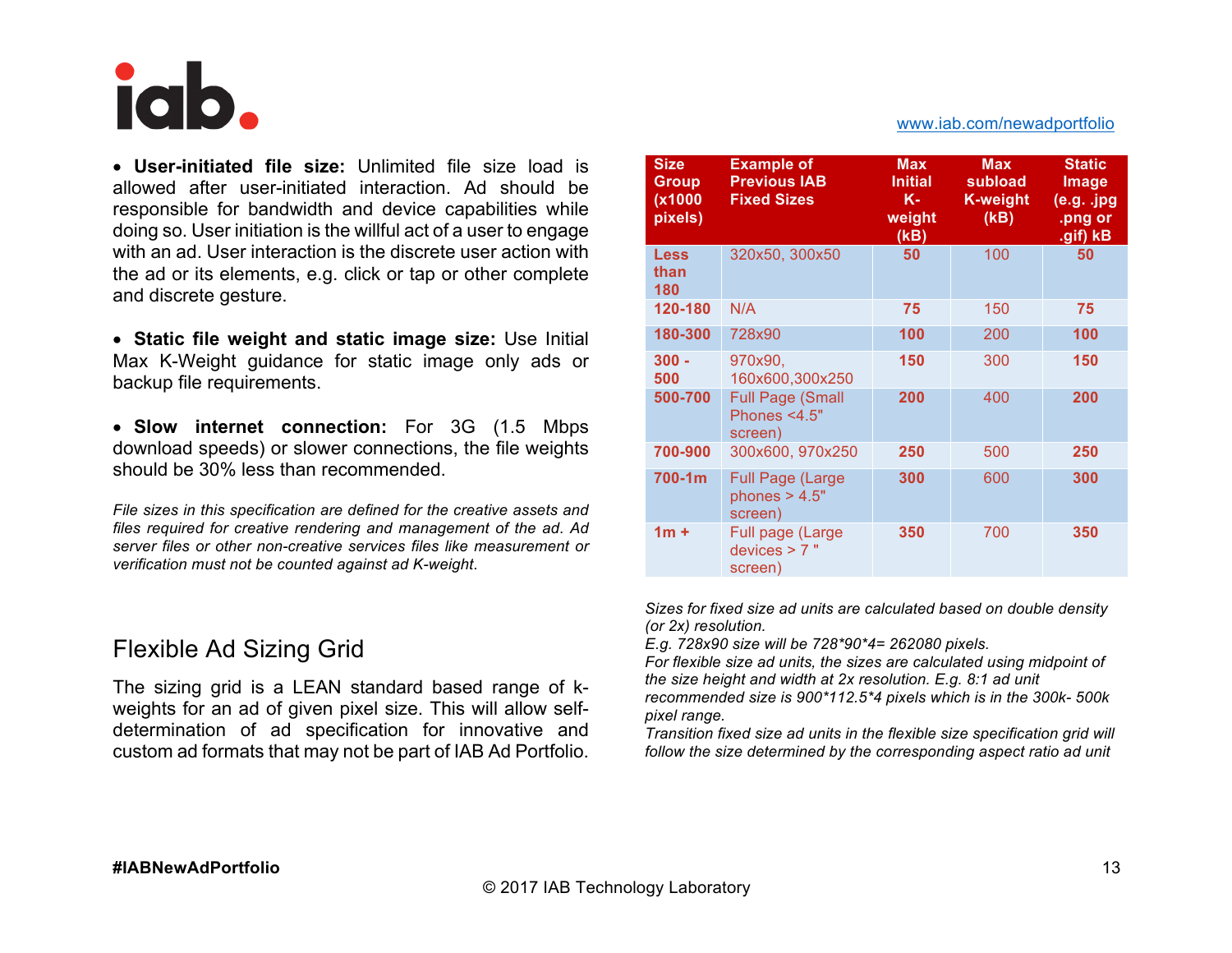

## LEAN: User Experience and Load Performance

The new guidance creates a positive user experience of advertising by way of maximizing page load performance. The ad must:

- 1. Use light weight file loads during initial load of the page
- 2. Eliminate or minimize render blocking scripts like CSS, JavaScripts during initial load
- 3. Use subload for rendering ad experiences that require heavy file weights
- 4. Minimize number of files requested during initial load
- **5.** Make user initiation required for ad functionality that needs large file downloads

## Initial vs. Subload vs. User Initiated Load

For the purpose of defining initial load and subload, the load event dispatched by the publisher page's window object is considered as the event to separate the initial load from the subload of the ad content. Subload must not start prior to this load event is dispatched. When an ad is nested in an iframe that does not allow the ad document to capture the  $1$  oad event of the publisher page, then it can use the load event of the ad document's iframe.



**Initial Load** is defined as all files requested by the ad to render the creative when the page starts loading. It includes all files sent by the ad server to the page (image, HTML5, JS, CSS, Sprite sheets, Video files) and any other files requested by the ad for creative rendering and management before the load event is dispatched by the window object.

**Subload** is defined as all files requested by the ad after the load event is dispatched by the window object. It includes all files requested by the ad (auto initiated without any user interaction) to the page (image, HTML5, JS, CSS, Sprite sheets, Video files) for the purpose of creative rendering and management.

Subload must start after the load event has been dispatched by the window object of the page or the ad iframe.

**User Initiated Load** is the file weight of all assets loaded when a user initiates interaction with the ad. Unlimited gzipped file load is allowed for any creative assets loaded after user-initiated ad interaction, like expansion or clicks.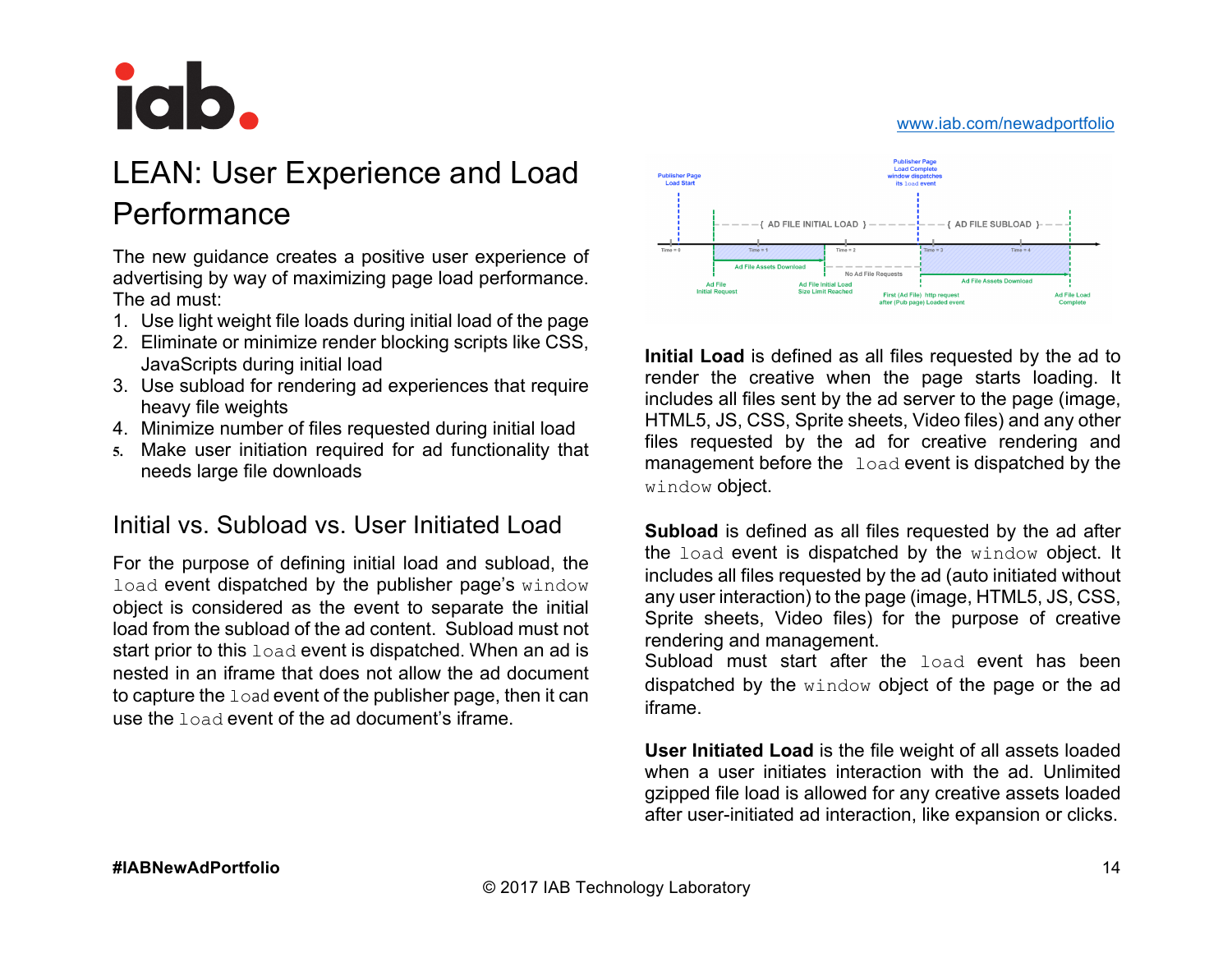## iab

While no limit has been placed on user initiated load, ad developers should consider user experience and load performance as part of their ad design.

The assets for user initiated ads should be optimized for load performance, and only necessary assets should be loaded.

## File Requests

The maximum number of Initial Load **file requests allowed is 10.**

HTML5 ads are like mini web pages and the number of requests made to fetch files has a big impact on load performance of the ad as well as on the page.

This file request limit only applies to the initial load. No file request limit has been placed on subsequent file loads.

HTTP2 standard allows multiple requests per connection. This will negate the need for this standard in the future when HTTP2 adoption is at acceptable levels. Currently, most browsers support it (http://caniuse.com/#search=http2), but content and ad server adoption is low at ~10%. More information on HTTP2 is available here: https://http2.github.io/faq/. And more data on adoption is available here: https://w3techs.com/technologies/details/ce-http2/all/all

## Managing CPU Load

High CPU load generated by uninitiated functions should be minimized. CPU load generated by animation should stop once animation is complete. Higher CPU load is allowed for user-initiated functions (animation, interactivity, etc.) as long as the page or app continues to function smoothly.

Poor performance of an ad in an isolated instance can indicate that it will negatively affect performance of a site or app when the ad is loaded into a live environment.

Optimize those features that generate high CPU load. For example, if high CPU load is exhibited during animation, try to optimize animation by reducing the number of elements animated at one time.

Avoid using setTimeout and setInterval in animation scripts, etc. Animation scripts should not be executed when the ad is not in view.

In-page banners must delay initiating animation until the load event is dispatched by the window object

#### **What is gzip?**

All assets for HTML5 ads must be packaged together for delivery. To optimize the file size for delivery to a browser, all assets should be delivered in compressed format. The common method for compressing files in transition over the Internet is the gzip utility, which is free to use and supported by all modern browsers. Ad servers compress ad files they serve as part of their general process.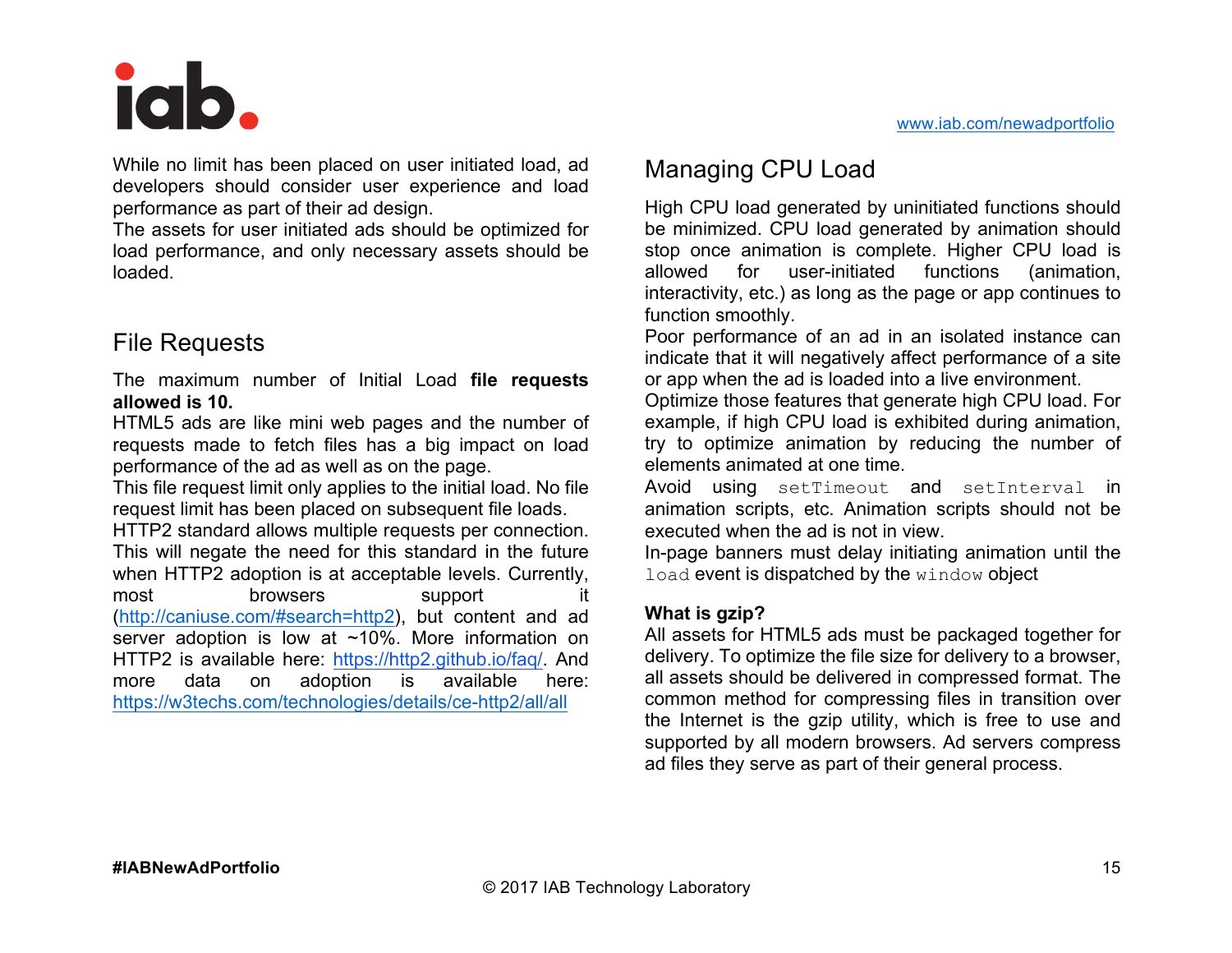### Shared Libraries and Resources

Browser caching capabilities benefit all parties by eliminating the need to download previously requested resources that already exist on the user's device. Advertisers (Creative developers) are encouraged to take advantage of browser caching functionality by linking to shared libraries hosted on the Ad Serving party's (Publisher ad server or third-party ad server) domain that are used across campaigns.

*Please refer to the IAB HTML5 Resources wiki (*https://wiki.iab.com/index.php/HTML5\_for\_Digital\_Advertising\_Resources*) for commonly used shared libraries and check with the ad serving party for the ones that are hosted.*

Publishers and first-party ad servers should specify the shared library name(s) and originating CDN url(s) that are exempt and can be excluded from file weight calculations in their ad specifications and guidance to advertisers. They must provide reasonable notice for the advertiser to update creative.

Shared libraries that are exempt are allowed a combined maximum of 50 kB file weight (gzipped) as part of initial load. No limit is imposed during subload. Any shared library and CDN NOT specified in publisher or ad server guidance must be counted in file weight calculations submitted by advertisers.

Other shared resources for which the publishers and ad servers are encouraged to take advantage of browser caching functionality are Web Fonts, DAA provided AdChoices insertion, and CSS packages

## Render Blocking Elements

JavaScript is a render blocking script that blocks the DOM construction and delays page content rendering.

It is recommended that all JavaScript be executed as asynchronous and executed inside a sandboxed i-frame. CSS also blocks rendering. Styles to HTML5 elements can be implemented in three ways:

- 1. External CSS: These are CSS files external to the ad HTML and are referred to by the ad when it wants to apply a style.
- 2. Internal CSS: These are CSS definitions that are inside the ad HTML document
- 3. Inline Style: In this method, the ad does not call a CSS element from another file, but each element has its style defined in the element definition itself

Inline style method is the most efficient of the above methods and it is recommended to use inline style method to minimize load time. Embedded styles may also be used. Since ads are usually not multi-page websites, using external CSS for ads does not offer the typical advantages of external CSS and may add file weight and number of files to the ad load.

*The IAB Tech Lab HTML5 Ad Validator (https://html5.iabtechlab.com/) can be used to determine initial load, subload, file requests, shared libraries, and all ad files.*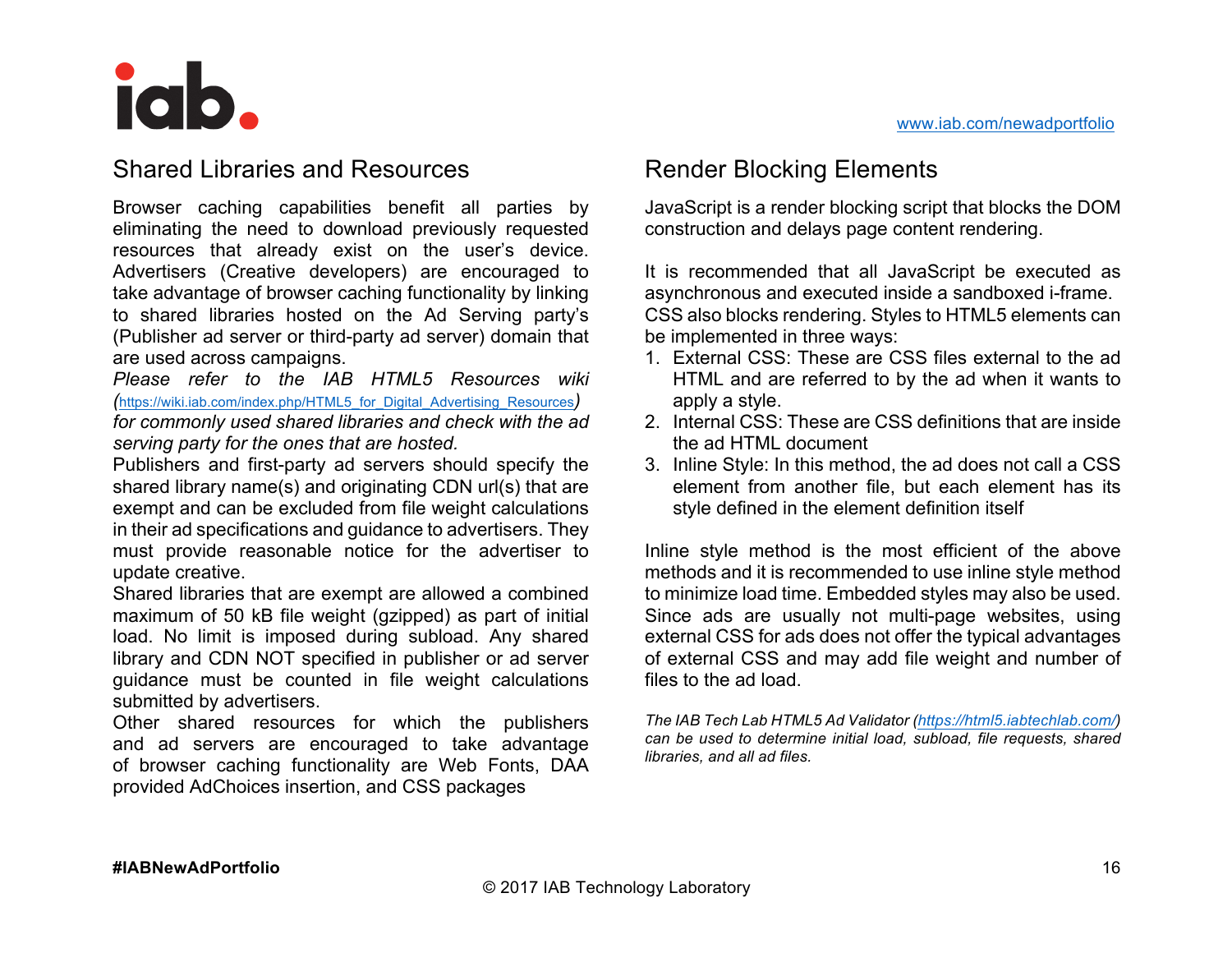

## LEAN: User Experience and Ad **Content**

The new ad portfolio emphasizes user respect, choice, and control in advertising experience. The new guidance addresses the features and functions that will help create the right user experience. These experiences can be used in any of the ad units as long as the ad complies with initial load, subload, and number of file requests per the guidance in the specification of that ad unit.

## Rich Media

Rich media is defined as interactive features that engage the user and initiate new content experiences. Interactive features could be animation or elements that trigger ad expansion or video play or other interactive experiences. Rich media experiences that require files or creative assets in addition to initial load and subload limits should be user initiated.

### Animation

Animation is moving images or other rich experience, usually without the use of video files like mp4. They may use small video files to enhance the animation effects as long as the total file weights are within the allowed limits of initial load and subload.

1. Length of animation must not exceed **15 seconds**. No looping beyond 15 seconds.

- 2. Animation is recommended to be part of subload.
- 3. JavaScript used for animation must be executed as asynchronous load and CSS used must be inline.
- 4. Animation may be host initiated, i.e. user action is not required to play animation.
- 5. Animation is recommended to start when the ad is within view.
- **6.** Flashing, high contrast, fast moving and bright color animation are not recommended.

## Ad Expansion

Ad expansion is when an ad initiates a new experience and expands to a size bigger than its original size.

- 1. Ad expansion must be user initiated.
- 2. On expansion, it is recommended that the ad takes over the full screen and the expanded ad creative is placed in the center of the screen.
- 3. The action for ad expansion must be a complete discrete user action, e.g. Click and Tap are the most common and recognized user actions. Swipe or, depending on device or app's user experience to navigate from one content item to the next, another discrete, completed touch or gesture may be considered user action.
- 4. Hover or Rollover must not be used as actions for ad expansion.

#### **#IABNewAdPortfolio**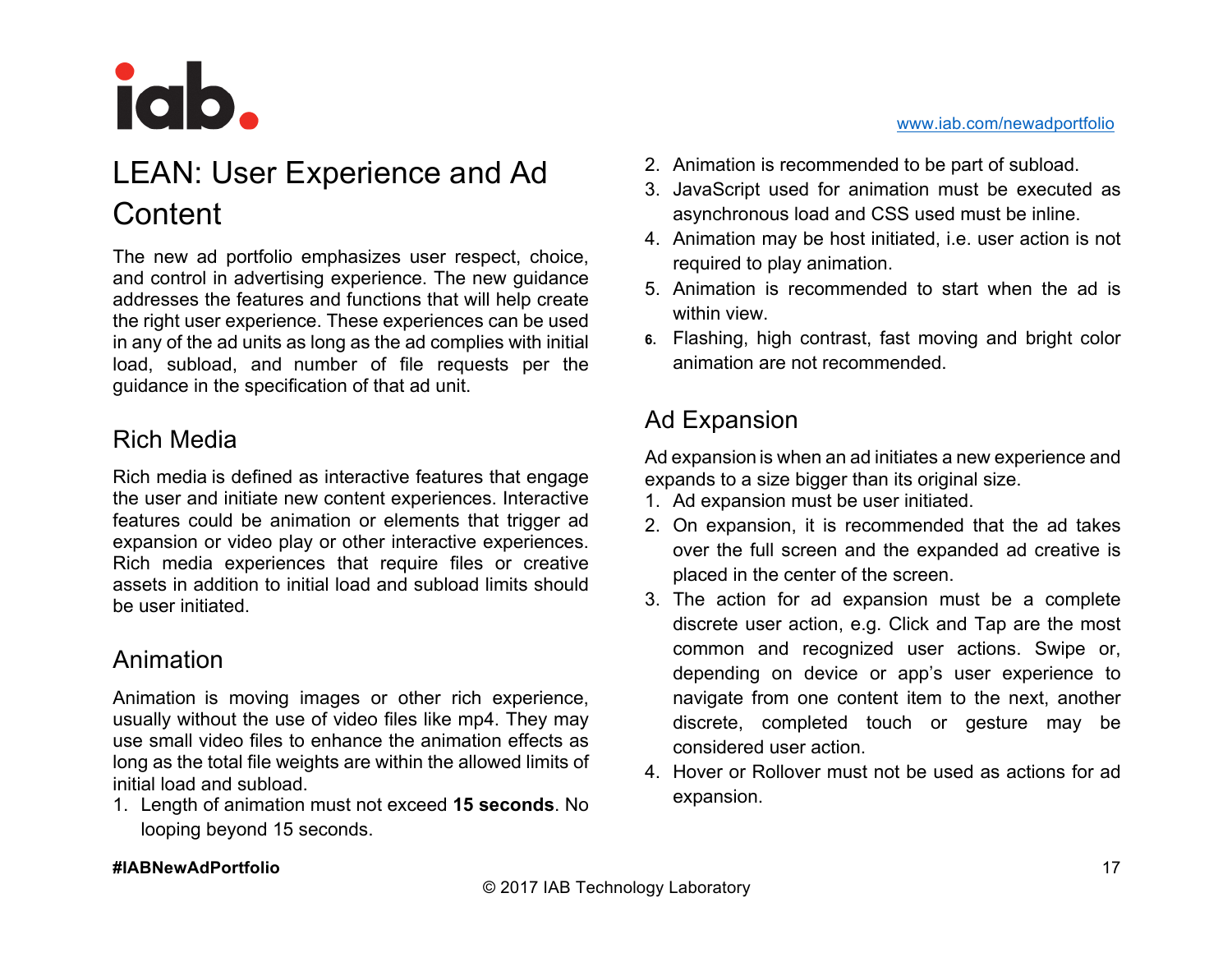

5. Expanded ad must have a clear and discrete cancel or close button to allow user to dismiss the ad when desired.

#### When is auto expansion allowed?

Auto expansion while scrolling: Inline within the page expansion while user scrolls on the page is allowed with the following guidance:

- 1. The ad must not overlay content and must not disrupt (push down or block) the placement of content while expanding.
- 2. The ad must have a close button from the start of the advertisement to be able to close the ad.
- 3. If the ad auto collapse/close, it must not impact or move the content up or down. The alternate option is to not auto collapse.

Although auto expansion while scrolling is allowed, it is recommended to use inline ads that appear as a user scrolls down for a better user experience.

### **Interstitials**

Interstitials are defined as ads that are before, in between, or after the primary content experience

1. Ads that overlay or cover the content after a user has started viewing content are not interstitials. They are considered Pop Up Ads.

- 2. For serving interstitial ads there should be a break in content experience – User navigating to and/or away from content.
- 3. All interstitial ads must have a close button as defined by this guidance.
- **4.** Ads must not present a forced countdown before allowing user to dismiss an interstitial ad.

## Close Buttons

Close buttons must be present for all ad experiences or ad units that interrupt or partially obstruct the publisher content experience, e.g. ad expansions, interstitials, anchored banner, or adhesion banner. The close button needs to be clear, discrete, and available from the start.

- 1. The close or cancel button must be on the top right corner of the ad.
- 2. The cancel or close button must include an "X" image of minimum size 50x50 dp. Additional language to indicate user destination on close, e.g. "Cancel" or "Close" or "Skip to Site" or "Go to Content" may be included in addition to the close button.
- 3. The close button must be available from the start of the ad experience.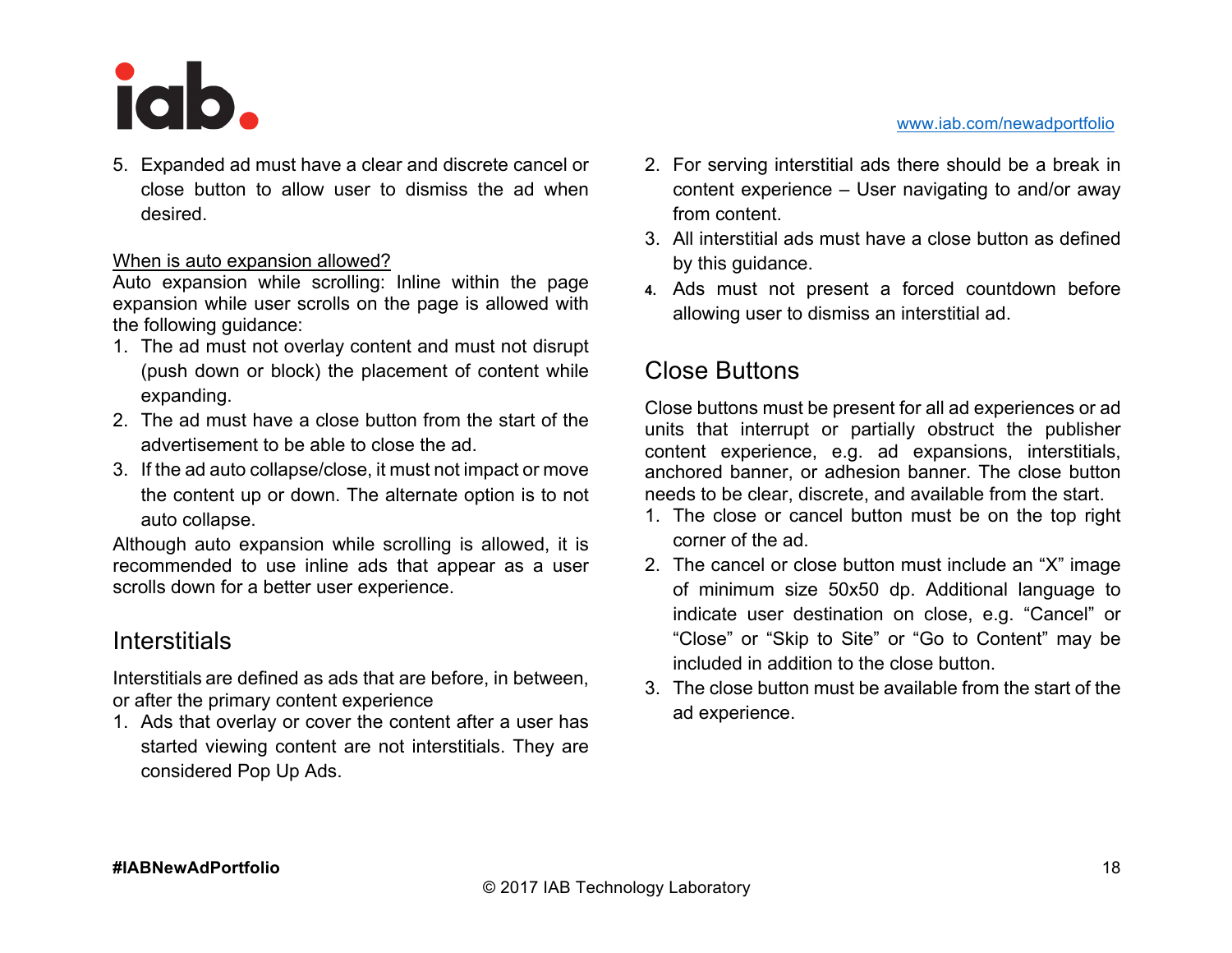## Video

Video creatives are a popular and engaging format in digital advertising. Video files are typically large files usually in the range of 1 Mb or higher for a 15 second spot. This may incur a large cost in terms of bandwidth for the user especially those on metered plans and can also cause delays and latency in page load performance.

The scope for this video guidance covers all video creative placements in non-video environments, e.g. video in display advertisements, video-only creative in between text or image content popularly called out-stream, videos placed in feed or in between content lists. It does not apply to in-stream video advertisements popularly called pre-roll, mid-roll, or post-roll.

#### Host Initiated Video Auto Play

- 1. Max duration: 15 seconds.
- 2. Max File size: 1.1 Mb.
- 3. File quality: Recommended 24 fps minimum. For lower bandwidth (less than 2 mbps) 18 fps may be used.

*15 seconds is currently the predominant video length for video ads. However, shorter-form videos (6-8 second range) are showing promising results - especially on mobile. Although it is too early to conclude whether shorter-form videos satisfy advertisers' needs, this working group will perform more testing in order to revisit this guidance using a data-centric approach.*

#### User Initiated video Play

- 1. Recommended duration: Unlimited.
- 2. File quality: Recommended 24 fps minimum. For lower bandwidth (less than 2 mbps) 18 fps may be used.

#### Additional Video Guidance

To ensure page performance and to avoid unnecessary download of heavy files on user's device, the additional guidance below must be followed for all ads with video creatives:

- 1. All video ads must have 50% of pixels in view before video play start.
- 2. Auto play video ads must automatically pause/stop when 50% or more of the ad pixels are no longer in view of the user.
- 3. All video ads with 100% share of screen must provide Close button from the start of the ad for user to exit the ad experience.
- 4. Video ads which do not have 100% share of screen must provide user controls to pause/stop the video play or close button.
- 5. Video file download to user device must start as part of subload as defined in this specification.
- 6. Video ad placements that need the ad container to expand must follow LEAN expansion guidelines, e.g. no auto expand or overlay on parts of content.
- 7. Ads that appear or expand as user scrolls must not auto collapse after the video play. This causes the content to be displaced and fall out of user's view.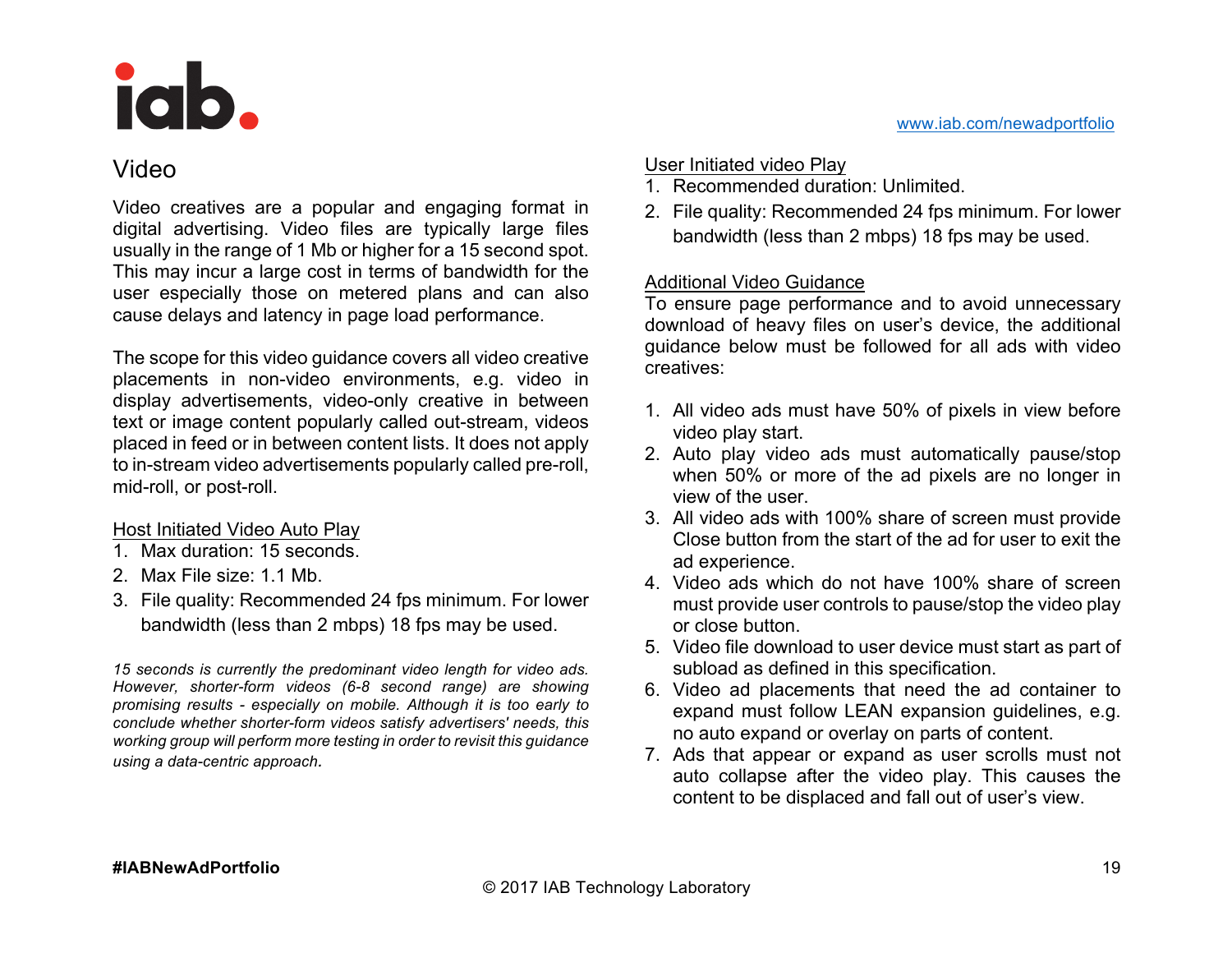

8. Pre-caching or preloading is a popular practice to resolve latency issues in displaying ads. It is recommended that lighter weight non-video assets like images within LEAN file weight limits be pre-loaded and video assets downloaded only when ad is displayed to the user.

#### Share of Screen Definition

- Share of screen is 100% when the ad and only the ad is present on the user's screen and there is no other content or media active on the user's device. E.g. a full page interstitial ad on a mobile device will have 100% share of screen whereas a full screen advertisement on a desktop browser can never have 100% share of voice as other tabs and other applications on user machine can be active.
- Anything less than full screen advertisement will not be considered to have 100% share of screen. E.g. ads in between text content or image lists or video lists.
- Ads served in desktop browsers are never 100% share of screen as other tabs may be open and other content may be active on desktop.
- Ads served in mobile browsers can be considered 100% share of screen if ad is the only content on the browser page and no other content is present on that page. E.g. Mobile interstitials will have 100% share of screen

#### Auto-Play Definition

An ad is considered to be "auto-playing" if it begins to show video frames or send audio signal without user interaction. User interaction includes clicks or taps or other discrete action by the user to start interacting with the ad as defined in the new ad portfolio guidance.

#### Audio

All video ads have accompanying audio. In addition, animation and other content can be enhanced with sounds. Yet ads that play audio automatically can be very disruptive to end users under most experiences. Hence it is recommended that sound in the ads must be muted at the start.

However, sound in ad may be played at the start of an ad when the following conditions are met:

- 1. User has sound on their device turned on.
- 2. Ad placement has 100% share of screen.

The above two conditions are possible only on mobile devices for full page ads, i.e. mobile interstitials or on mobile devices when user is consuming audio only content.

In all other cases ads must start in muted state. This includes:

- 1. Ads placed in desktop browsers.
- 2. Ads placed in mobile browsers or mobile device apps when other content is also present on screen, e.g. in between paragraphs or in between lists of content.

*If the ad or the publisher environment does not have the capability to measure the sound volume then it must start the video play in muted state*.

#### **#IABNewAdPortfolio**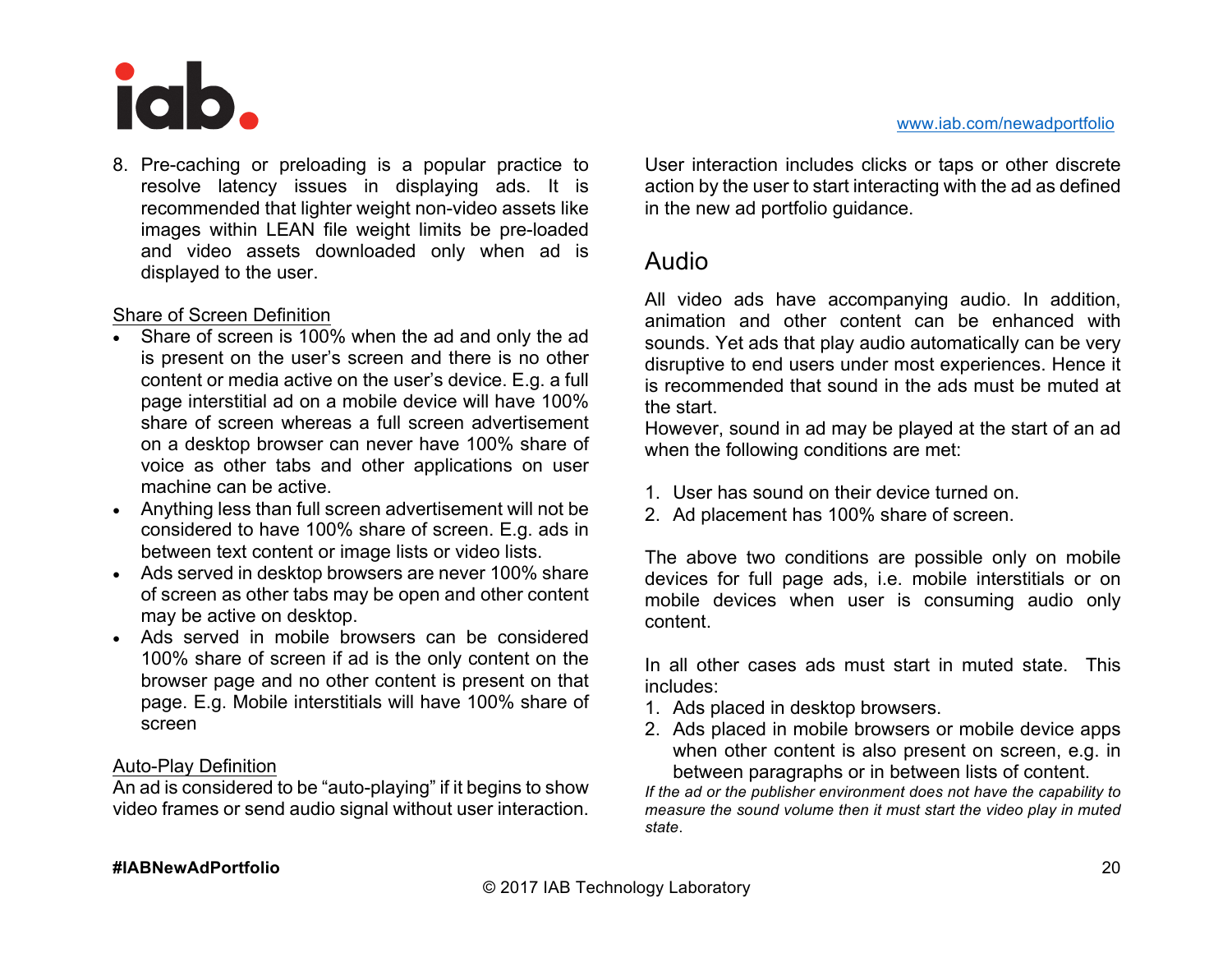

## LEAN: Non-Disruptive Ad Experience

Disruption of the content consumption by advertising has been a major complaint from users as well as a motivation to use ad blocking tools. This guidance lists current ad experiences and identifies **disruptive ad experiences that MUST NOT** be used as well as provides guidance on **acceptable experiences**:

| <b>Ad Experience</b>                                                          | <b>Use</b>  | <b>Description and Guidance</b>                                                                                                                                                                                                                                                                                                                                                                                                                        |
|-------------------------------------------------------------------------------|-------------|--------------------------------------------------------------------------------------------------------------------------------------------------------------------------------------------------------------------------------------------------------------------------------------------------------------------------------------------------------------------------------------------------------------------------------------------------------|
| Pop Up Ads                                                                    | Not Allowed | Ads that cover or overlay the content or obstruct users from viewing the content. It Includes all ads that pop up<br>on the user's screen and cover the content as well as ads that "float in", "slide in", "fly in" to the screen and<br>obstruct the full view or partial view of the screen's primary content. Any ads that automatically take user to an<br>interstitial or overlay ad without user initiation or user action to navigate content. |
| Auto<br><b>Expansion</b>                                                      | Not Allowed | Ads that expand from their original size to a bigger size without user initiation MUST NOT be used. Expansion<br>while scrolling is allowed. Please see LEAN Guidance for details.                                                                                                                                                                                                                                                                     |
| Hover or<br><b>Rollover</b><br><b>Expansion</b>                               | Not Allowed | Hover MUST NOT be considered a substitute for a click, for the purpose of ad expansion. On hover, no ad<br>function that changes the form or size of the ad from its original size is allowed, e.g. expansion.                                                                                                                                                                                                                                         |
| <b>Sideways Ad</b><br><b>Expand that</b><br><b>Overlays</b><br><b>Content</b> | Not Allowed | No directional or sideways expansion of an ad is allowed. All ads must expand to cover full screen. If<br>expanded creative size is not full screen, it must be placed in center of screen.                                                                                                                                                                                                                                                            |
| <b>Auto Play</b><br>Video with<br><b>Audio</b>                                | Not Allowed | Auto play defines automatic initiation of media by the ad. These ads auto play audio on desktop and mobile<br>devices. Video play is defined as the execution of specific files, e.g. mp4, that are used to play video.<br>Audio is allowed to auto play only under specific conditions. Please see video under LEAN user experience<br>and ad content guidance for details.                                                                           |
| <b>Forced</b><br>Countdown                                                    | Not Allowed | Forced countdowns to dismiss or skip ads e.g. interstitials or expanded part of the ad MUST NOT be used.<br>User should have immediate option to "Close" or "Dismiss" the ad from the beginning of the ad experience.                                                                                                                                                                                                                                  |
| Pages with<br><b>High Ad</b><br><b>Density</b>                                | Not Allowed | Pages that have ad covering more than 30% of pixels are considered high ad density pages. Pages should<br>have less than 30% ad density.<br>Sometimes an ad may have more than 30% of pixels of user's viewport but not more than 30% of pixels on the<br>page. Such ads are allowed under the following guidance:                                                                                                                                     |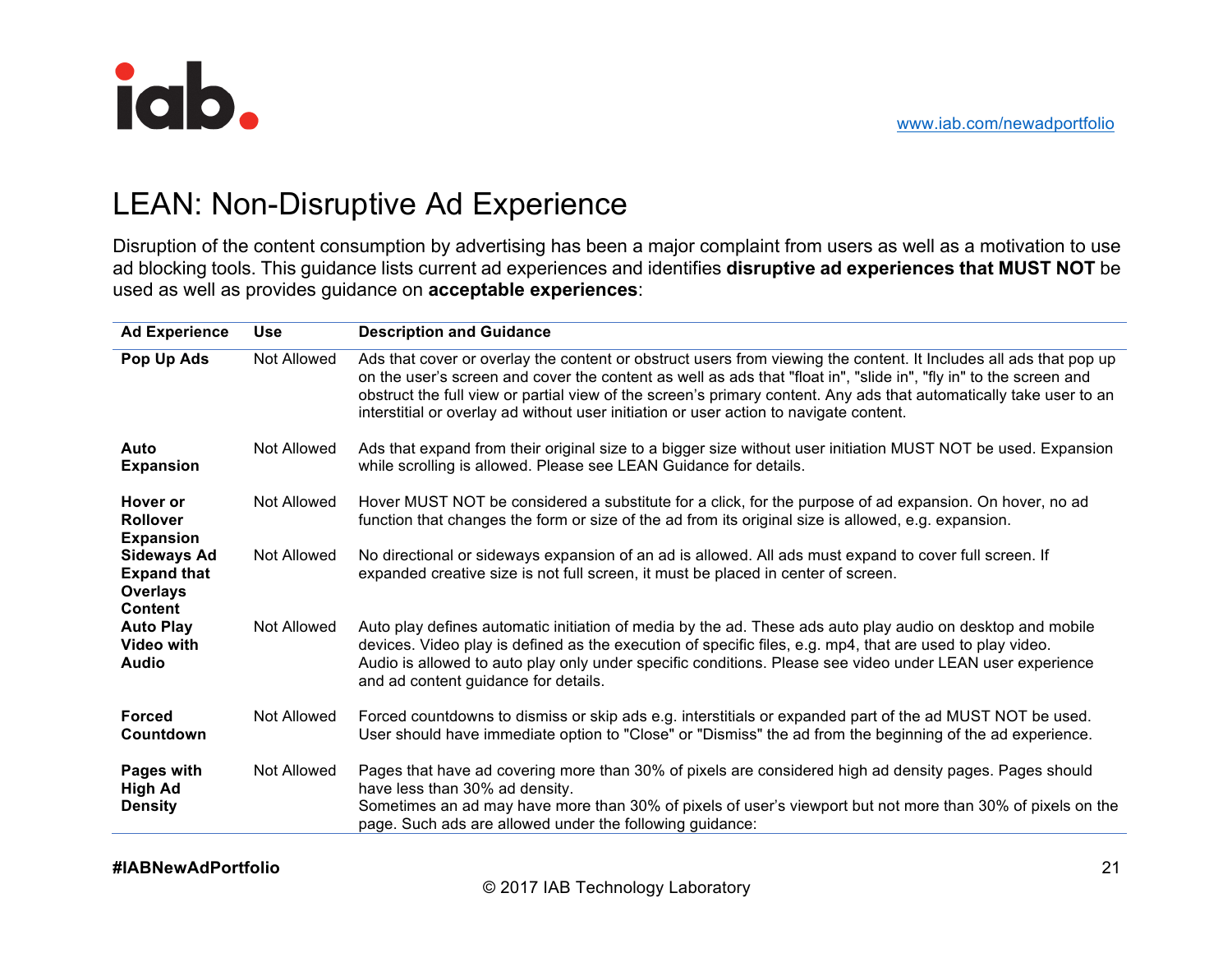



| <b>Ad Experience</b>                                 | <b>Use</b>  | <b>Description and Guidance</b>                                                                                                                                                                                                                                                                                                                                                                                                                                      |  |
|------------------------------------------------------|-------------|----------------------------------------------------------------------------------------------------------------------------------------------------------------------------------------------------------------------------------------------------------------------------------------------------------------------------------------------------------------------------------------------------------------------------------------------------------------------|--|
|                                                      |             | 1. An ad is allowed to occupy more than 30% of the viewport at a time, e.g. a 1:1 ad on mobile phone, BUT<br>overall on the page (as user scrolls down) the combined ads must not have more than 30% of pixels on<br>page.<br>If an ad that has more than 30% ad density of the viewport is to be shown it must start with partial<br>2.<br>viewability (no more than 30% of height screen) on screen and gain full viewability as user scrolls through<br>the page. |  |
| <b>Scroll Over or</b><br><b>Scrolling</b><br>Overlay | Not Allowed | Ads that appear while scrolling and auto expand to cover the content or screen. Ads that do not expand inline<br>but overlay the content.<br>Ads that expand against the user scroll direction.                                                                                                                                                                                                                                                                      |  |
| <b>Flashing</b><br><b>Animation</b>                  | Not Allowed | Flashing animation is described as having one or more of below content types:<br>High contrast colors.<br>1.<br>Very bright colors.<br>2.<br>Fast moving images or content.<br>3.                                                                                                                                                                                                                                                                                    |  |
| <b>Adhesion or</b><br><b>Sticky Ads</b>              | Allowed     | Ads that are anchored to the bottom or top of the screen. They are allowed under the following guidance:<br>Ad height MUST be less than 25% of the screen height.<br>1.<br>The ad MUST have a clear boundary to separate it from the content.<br>2.<br>The ad MUST cover the full width of the screen edge to edge.<br>3.<br>The ad MUST have a 'close button' above top right corner of the ad as defined in LEAN User Experience<br>4.<br>and Ad Content.          |  |
| <b>Expand while</b><br><b>Scrolling</b>              | Allowed     | The expansion MUST be inline on the page. Expansion MUST not overlay or cover any part of the content on<br>the page. When out of view the ad MUST NOT auto collapse – that causes the page content to move and<br>disrupt user experience.                                                                                                                                                                                                                          |  |
| <b>Underlays Ads</b>                                 | Allowed     | Underlay ads appear to be under the page content and reveal ad content in between page content while<br>scrolling.<br>The content MUST appear scrolling over the ad. The ad MUST not cover or overlay any part of the content.                                                                                                                                                                                                                                       |  |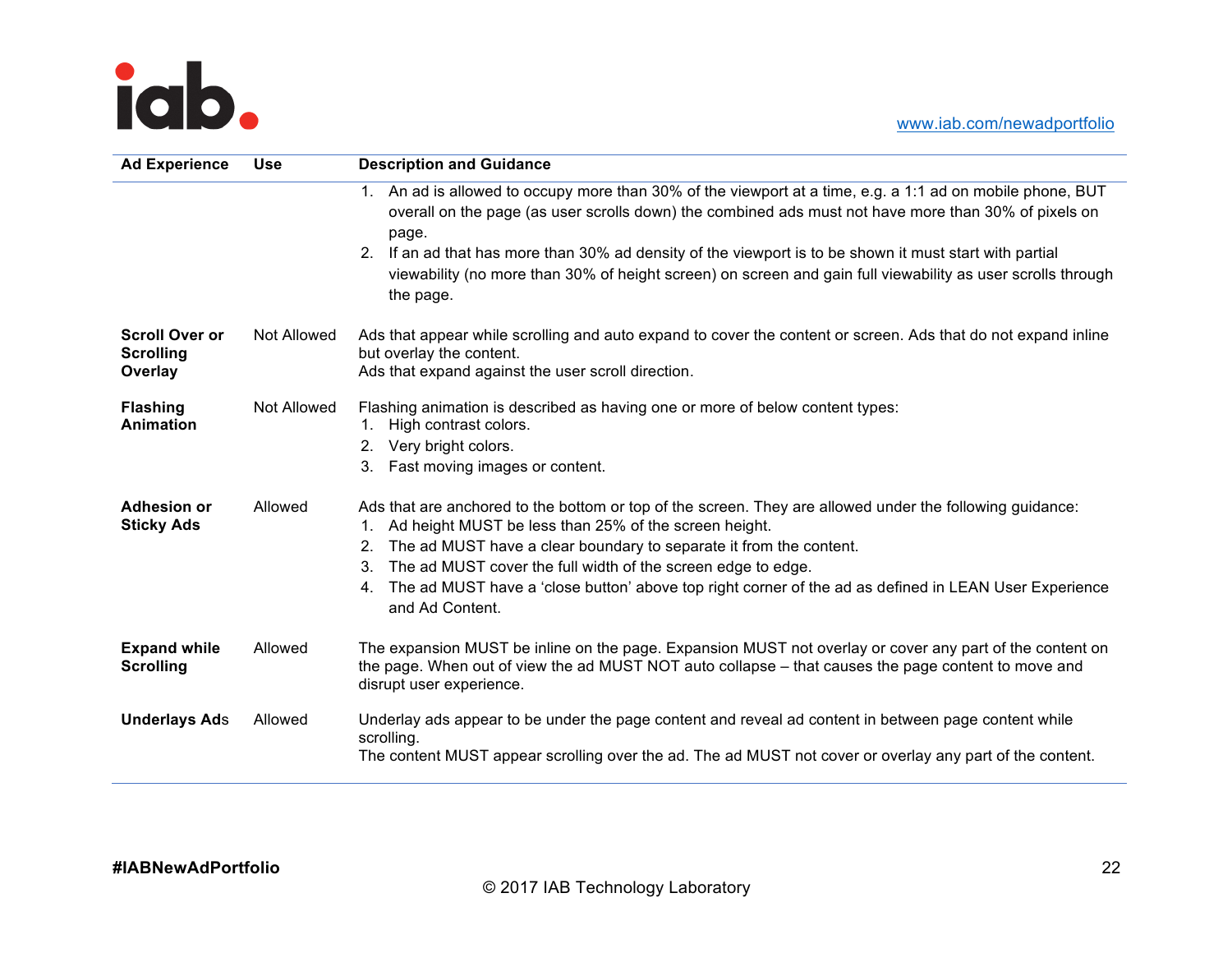

## Delisted and "In Transition" Ad Formats

The following ad experiences or ad formats are either 'in transition' or have been delisted from the IAB New Ad Portfolio.

| <b>Ad Unit / Experience</b>         | Delist / In Transition* Guidance |                                                                                                       |
|-------------------------------------|----------------------------------|-------------------------------------------------------------------------------------------------------|
| <b>Rising Stars</b>                 | In Transition                    | All ads must follow the LEAN guidance. Rising Stars are under<br>evaluation and will be delisted soon |
| <b>Mobile Rising Stars</b>          | In Transition                    | All ads must follow the LEAN guidance. Rising Stars are under<br>evaluation and will be delisted soon |
| Pop Up Ads/ Floating Ads            | <b>Delist</b>                    | The ad format is no longer part of the IAB Ad Unit Portfolio                                          |
| <b>Auto Expand Ad Functionality</b> | Delist                           | Expansion without user initiation is not allowed. Please see the LEAN<br>guidance for ad expansion    |
| <b>UAP (Universal Ad Package)</b>   | <b>Delist</b>                    | All ads are now LEAN ads so no need for separate UAP                                                  |
| <b>Rich Media</b>                   | <b>Delist</b>                    | All ads are now LEAN ad so no need for separate Rich Media ad units                                   |
| 300x50 or 320x50                    | In Transition                    | To be replaced by 6x1 horizontal banner                                                               |
| 970x250                             | In Transition                    | To be replaced by 4x1 horizontal banner                                                               |
| 970x90                              | <b>Delist</b>                    | The ad format is no longer part of the IAB Ad Unit Portfolio                                          |
| 728x90                              | In Transition                    | To be replaced by 8x1 horizontal banner                                                               |
| 300x1050                            | In Transition                    | To be replaced by 1x3 vertical portrait                                                               |
| 300x600                             | In Transition                    | To be replaced by 1x2 vertical portrait                                                               |
| 300x250                             | In Transition                    | To be replaced by 1x1 vertical portrait                                                               |
| 160x600                             | In Transition                    | To be replaced by 1x4 vertical portrait                                                               |
| <b>Full Page Flex Square</b>        | In Transition                    | To be replaced by Full Page 9x16, 10x16, 2x3, and 4x3 aspect ratios                                   |
| 180X150                             | <b>Delist</b>                    | The ad format is no longer part of the IAB Ad Unit Portfolio                                          |
| 120x60                              | In Transition                    | To be replaced by 2x1 small size ad                                                                   |
| 88x31                               | Delist                           | The ad format is no longer part of the IAB Ad Unit Portfolio                                          |

**\*In Transition:** The ad format is allowed for now, but will be replaced by the ad format provided in guidance **\*Delist:** The ad format or the specification is no longer part of the IAB Ad Unit Portfolio

#### **#IABNewAdPortfolio**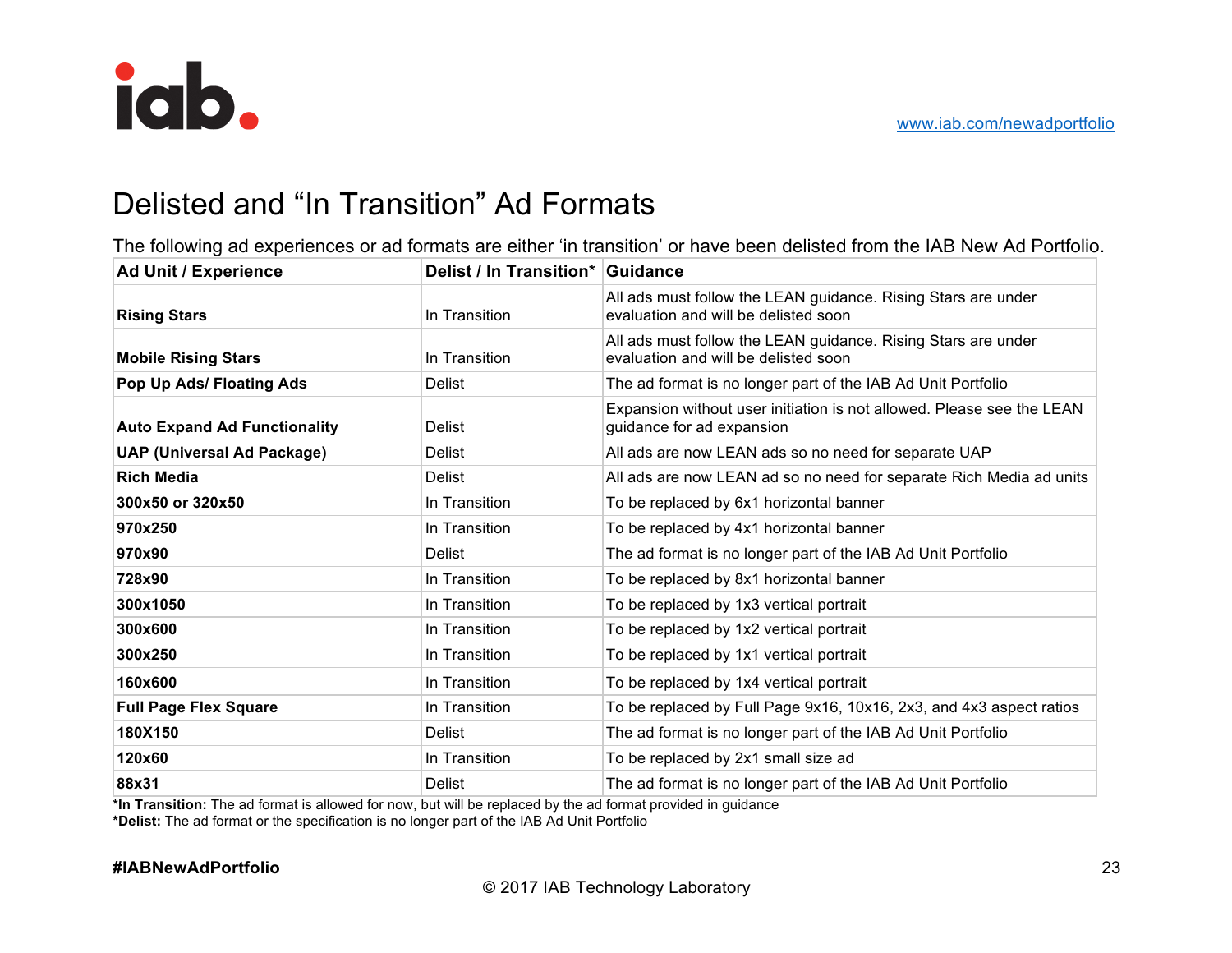

## Z-Index Guidelines

#### **Z-Index Definition**

The z-index property specifies the stack order of an element of content on a web page. Consideration of the z-index in page content design such as navigation, imagery, and ads is important for providing a seamless experience when page content overlaps (i.e. an expanding ad with a z-index that is lower [on the z-index scale] than navigational elements may give the appearance that page navigational elements are showing through the expanded portions of the ad).

| <b>Z-Index Range</b>  | <b>Content Type</b>                                 | <b>Details</b>                                                                                                                   |
|-----------------------|-----------------------------------------------------|----------------------------------------------------------------------------------------------------------------------------------|
| < 0                   | <b>Background Elements</b>                          | None                                                                                                                             |
| $0 - 4.999$           | Main Content, Standard<br>Ads                       | Standard ad tags in place with regular content. Includes IBA Self-<br>Regulation Message (CLEAR Ad Notice)                       |
| $5,000 - 1,999,999$   | <b>Expanding Advertising</b>                        | The entire expandable ad unit should be set within this range                                                                    |
| 5,000,000 - 5,999,999 | <b>Expanding Site</b><br><b>Navigation Elements</b> | Drop down navigation, site warnings, etc. Only the expanding portion of<br>navigation elements should be included on this level. |

Note: Publishers should declare their specific z-index guidelines

#### **Z-Index Range Use Recommendations**

The z-index represents layers of elements on a webpage. When ad elements and other page elements are layered incorrectly, proper display of either page content or ad content (or both) may be compromised. The accidental "collision" of competing elements on a webpage that share the same z-index value leads to a poor consumer experience, in the form of distorted or mangled images and text. Accordingly, the establishment of an industry accepted z-index hierarchy and associated numerical range is crucial to solving the occurrence of collisions. Creative designers are advised to consult directly with publishers for their individual z-index guidelines.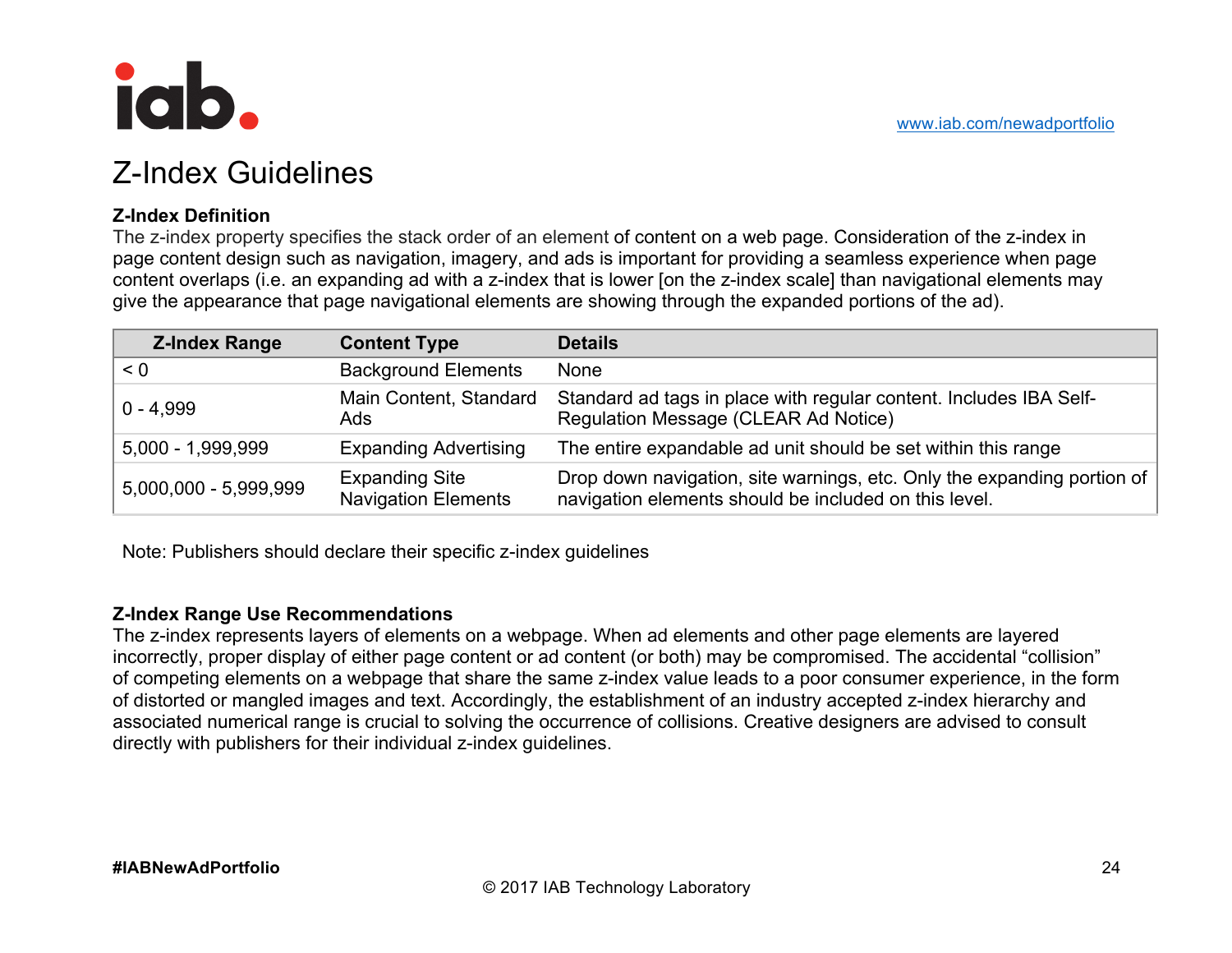www.iab.com/newadportfolio



## Native Ads

Native ad units are ad units that are integrated in the user's content experience and usually take the form of the content on the page. Typically, four types of native ad units are used, namely Story Ad, Video Ad, Product Ad, and App Install Ad. More details on Native Ad units and placements can be found in IAB Native Advertising Playbook (http://www.iab.com/wpcontent/uploads/2015/06/IAB-Native-Advertising-Playbook2.pdf) and IAB Deep Dive on In-Feed Ad Units (http://www.iab.net/media/file/IAB\_Deep\_Dive\_on\_InFeed\_Ad\_Units.pdf). Further details and specifications are available in the OpenRTB Dynamic Native Ads API (http://www.iab.com/wp-content/uploads/2016/03/OpenRTB-Native-Ads-Specification-1-1\_2016.pdf).

In this document, we outline the ad formats and specification for asset requirements for Native Ads.

## Ad Unit

Format of the native ad unit will depend on the placement type. But in general, the assets required for native ads are similar. Any native ad unit may include a data asset, image asset, animation, and/or video.

#### Placement Types

- 1. In the feed of content, i.e. as an item inside the organic feed/grid/listing/carousel
- 2. In the atomic unit of the content i.e. in the article page or single image page
- 3. Outside the core content i.e. in the ads section on the right rail, as a banner- style placement near the content
- 4. Recommendation widget, most commonly presented below the article content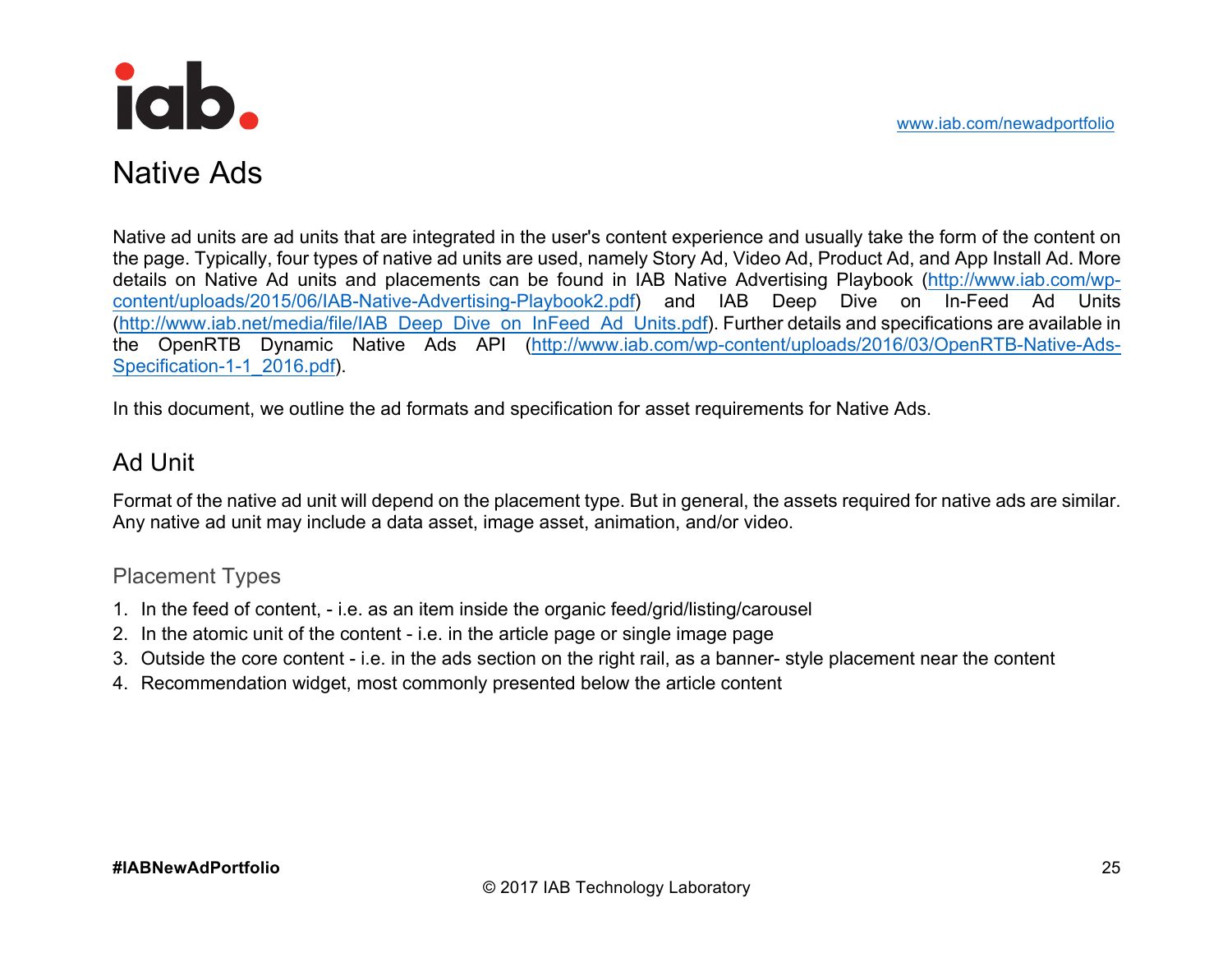

## Native Image Assets

|             |        |              |              | ∣lmage Asset Type∣lmage Asset Aspect Ratio Min Height (dp**) Min Width (dp**) Recommended File Weight (kB) |
|-------------|--------|--------------|--------------|------------------------------------------------------------------------------------------------------------|
| <b>Icon</b> | 1:1    | 50 (max 300) | 50 (max 300) | 10                                                                                                         |
| Main-Small  | 1:1    | 200          | 200          | 30                                                                                                         |
|             | 4:3    | 200          | 267          | 30                                                                                                         |
|             | 1.91:1 | 200          | 382          | 30                                                                                                         |
| Main-Large  | 1:1    | 627          | 627          | 90                                                                                                         |
|             | 4:3    | 627          | 836          | 100                                                                                                        |
|             | 1.91:1 | 627          | 1198         | 150                                                                                                        |

**\*\*Density-independent pixels (dp)** where 320 dp is approximately 2 inches wide. dp = (width in pixels \* 160) / screen density E.g. for pixel density of 1, i.e. 160 pixels per inch (iPhone 3) 320dp is 320px (320 dp= (Xpx \*160)/160).

For pixel density of 2, i.e. 320 pixels (iPhone 5) 320dp is 640px (320 dp= (Xpx \*160)/320)

## Native Ads Data Assets

Data assets for native ads are components of the ad that are transmitted along with the ad file. For example, a native ad may be a product that includes customer review ratings and would include a number for the "rating" asset. A data asset that identifies the brand name of the sponsor ("sponsored by") is required.

|           | <b>Asset Type Description</b> | Format | <b>Restrictions</b>                   | Requirement |
|-----------|-------------------------------|--------|---------------------------------------|-------------|
| title     | A title for the ad            | text   | $ 25, 90,$ or 140-<br>character limit | Recommended |
| sponsored | Name of the sponsoring brand  | text   | 25-character limit Required           |             |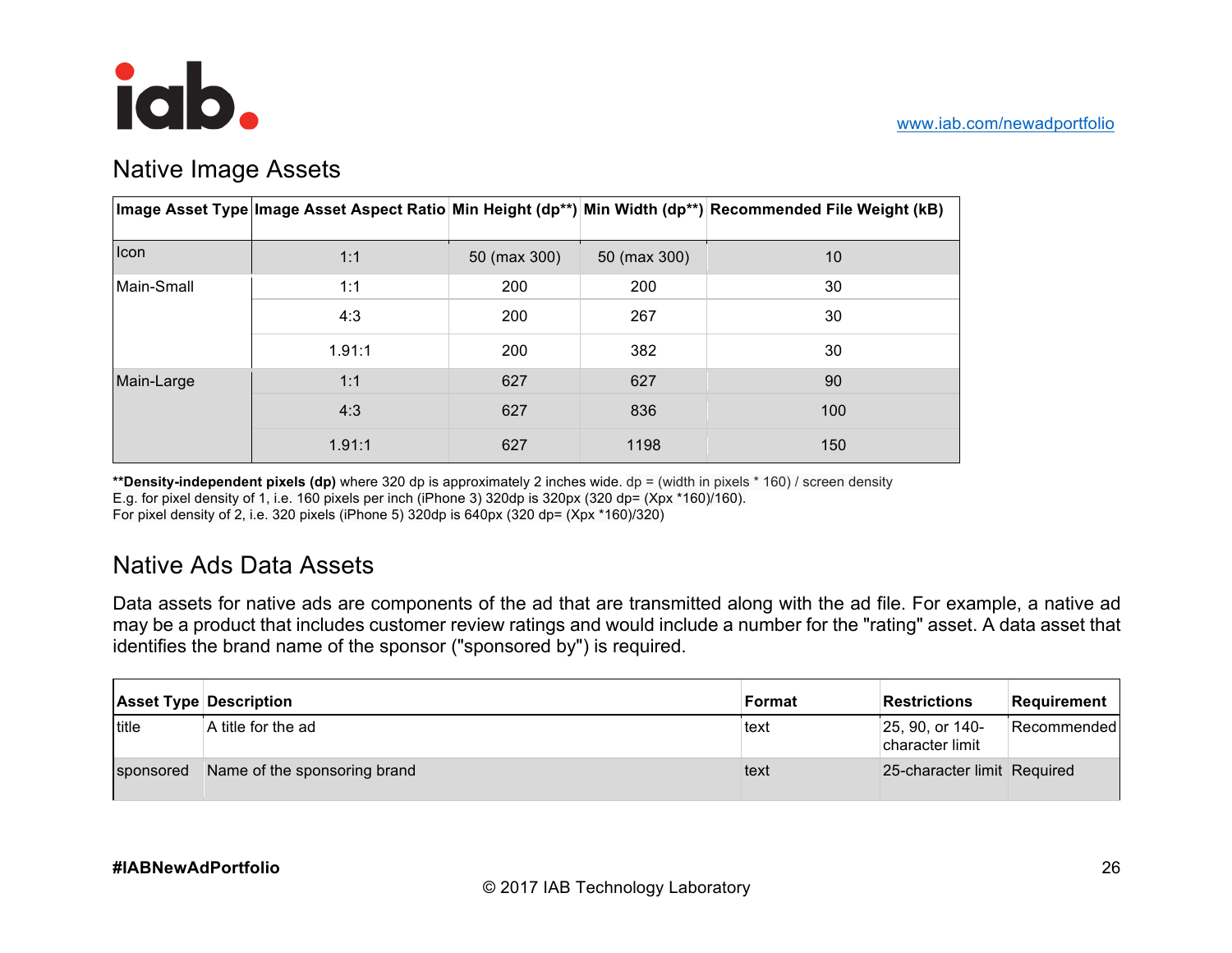

|            | <b>Asset Type Description</b>                                                                                                                                                                                                                                                                                                                                                                         | Format                             | <b>Restrictions</b>         | Requirement |
|------------|-------------------------------------------------------------------------------------------------------------------------------------------------------------------------------------------------------------------------------------------------------------------------------------------------------------------------------------------------------------------------------------------------------|------------------------------------|-----------------------------|-------------|
| desc       | Descriptive text associated with the product or service being advertised.<br>Longer length of text in response may be truncated or eclipsed by the<br>exchange                                                                                                                                                                                                                                        | text                               | 140-character<br>limit      | Recommended |
| ratings    | Rating of the product being offered to the user. For example, an app's rating<br>in an app store from 0-5                                                                                                                                                                                                                                                                                             | number<br>formatted as a<br>string | $0 - 5$                     | Optional    |
| likes      | Number of social ratings or "likes" of the product being offered to the user                                                                                                                                                                                                                                                                                                                          | number<br>formatted as a<br>string |                             | Optional    |
| downloads  | Number of downloads/installs of this product                                                                                                                                                                                                                                                                                                                                                          | number<br>formatted as a<br>string |                             | Optional    |
| price      | Price for product/app/in-app purchase. Value should include the currency<br>symbol in localized format                                                                                                                                                                                                                                                                                                | number<br>formatted as a<br>string |                             | Optional    |
| saleprice  | Sale price that can be used together with price to indicate a discounted price<br>compared to a regular price. Value should include currency symbol in<br>localized format                                                                                                                                                                                                                            | number<br>formatted as a<br>string |                             | Optional    |
| phone      | Phone number                                                                                                                                                                                                                                                                                                                                                                                          | formatted string                   |                             | Optional    |
| address    | Address                                                                                                                                                                                                                                                                                                                                                                                               | text                               |                             | Optional    |
| desc2      | Additional descriptive text associated with the product or service being<br>advertised                                                                                                                                                                                                                                                                                                                | text                               |                             | Optional    |
| displayurl | Display URL for the ad. To be used when sponsoring entity doesn't own the<br>content, i.e. sponsored by BRAND on SITE (where SITE is transmitted in this<br>field). This applies to cases where the site to which user is taken on click-<br>through is not the same as the brand in 'sponsored by'. E.g. sponsored by is<br>"brand A" but the site is "xyz.com" and does not have brand A in the URL | text                               |                             | Optional    |
| ctatext    | CTA description - descriptive text describing a 'call to action' button for the<br>destination URL                                                                                                                                                                                                                                                                                                    | text                               | 15-character limit Optional |             |
| custom     | Additional ad components required or offered by the publisher.                                                                                                                                                                                                                                                                                                                                        | custom                             |                             | Optional    |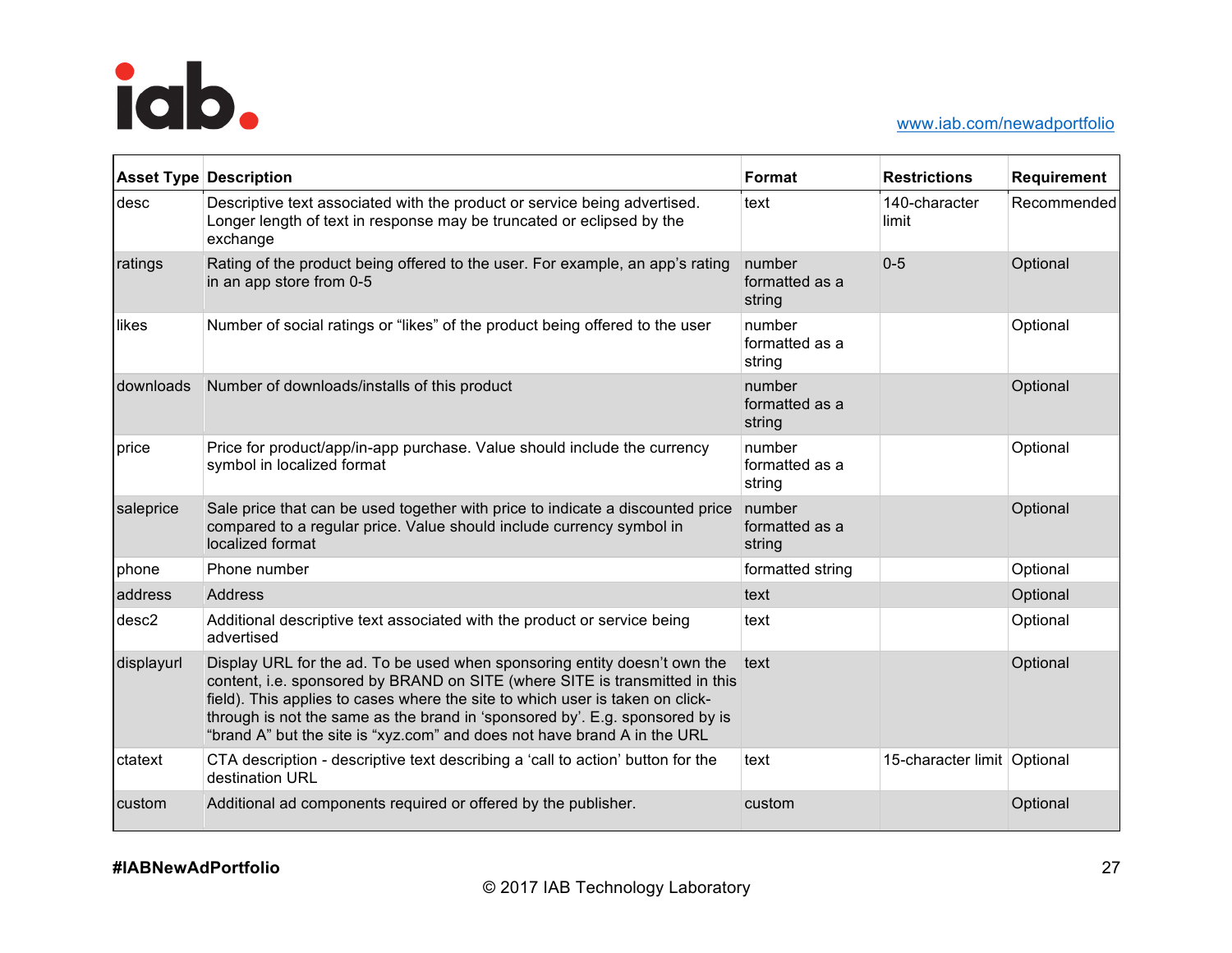

## New Media Experiences

Developers and publishers have created new engaging digital media experiences using mobile devices, augmented reality, and immersive virtual reality hardware. New media experiences' ad specifications address these new experiences where users are already spending considerable time or that are growing in popularity among users.

## Emoji and Sticker Content

An emoji or sticker content is typically used in social communication and messaging environments. Selecting an icon that represents the brand may initiate a branding message, call to action, or special offer.

| <b>Ad Type</b>                                                                                                                                                                        | Ad<br>Unit | <b>Aspect</b><br>Ratio | Recommended<br>Dimensions (dp)** | Max File<br>Weight (kB) | <b>Notes</b>                                                                                                                                                                                                                                                                                                |
|---------------------------------------------------------------------------------------------------------------------------------------------------------------------------------------|------------|------------------------|----------------------------------|-------------------------|-------------------------------------------------------------------------------------------------------------------------------------------------------------------------------------------------------------------------------------------------------------------------------------------------------------|
| Emoji<br><b>Branded</b><br>emoji<br>social<br>used<br>in.<br>communication<br>and<br>messaging<br>environments that may offer a function 1x1<br>such as order a cab or watch a video. |            | 1:1                    | 20x20                            | 10                      | 200dp x 200dp "stickers" of 50 kB max k-weight<br>also allowed.<br>Emoji ads should differentiate from regular<br>content emojis. An example is to use very light<br>pulsating outline for the ad emoji. It must not be<br>rapid moving or high contrast colors to avoid<br>disrupting the user's attention |

**\*\*Density-independent pixels (dp)** where 320 dp is approximately 2 inches wide. dp = (width in pixels \* 160) / screen density

### Vertical Video Ads

As more phones are used in a vertical position to record video and check social feeds and other sites or apps, videos in vertical orientation becomes more relevant.

Full screen portrait aspect ads run in IAB Full Page ad units in the vertical (portrait) format. They may also run as a component of an augmented reality ad or virtual reality ad.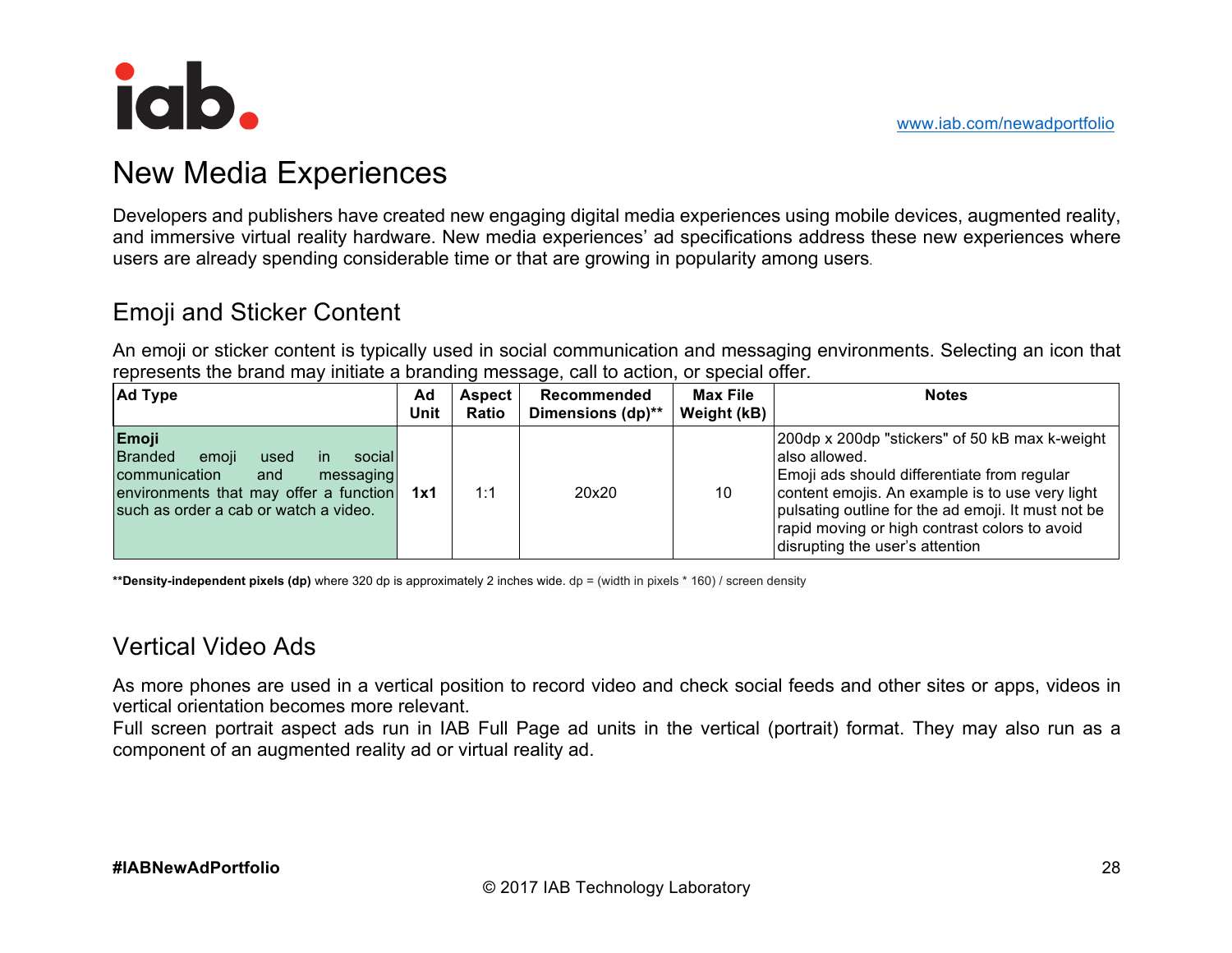

| <b>Ad Type</b>                                                                                                                                                                         | Ad Unit                                                        | Min. Frames<br>per Second<br>(fps) | <b>Duration</b>                                                    | <b>Static</b><br>Image<br>Size | <b>Notes</b>                                                                                                                                                                                                                                                                                                                                                   |
|----------------------------------------------------------------------------------------------------------------------------------------------------------------------------------------|----------------------------------------------------------------|------------------------------------|--------------------------------------------------------------------|--------------------------------|----------------------------------------------------------------------------------------------------------------------------------------------------------------------------------------------------------------------------------------------------------------------------------------------------------------------------------------------------------------|
| <b>Vertical Video</b><br>Video-formatted display ads that play in Page Ad<br>a vertical (portrait) orientation rather than<br>the typical<br>horizontal<br>(landscape)<br>orientation. | <b>IAB Full</b><br><b>Units</b><br>9x16<br>10x16<br>4x3<br>2x3 | 24                                 | 8-12 seconds l<br>recommende<br>d, allowed up $ $<br>to 30 seconds |                                | See IAB   Brand engagement increases dramatically when<br>Full Page text overlays communicate the message without<br>Ad units audio. Ads should default to play muted (without)<br>audio) using text overlays to communicate the<br>brand message.<br>This format is RECOMMENDED for full screen<br>Ivideos on mobile devices.<br>Ad expansion is discouraged. |

## 360-Degree Images and Videos

The 360-degree image and video formats are gaining popularity as a medium, allowing consumers to share their experiences. These create immersive and vivid content that can increase user engagement with the advertisement. We are still in the early stages for the content and these are initial specifications of required assets and maximum initial weights as well as recommended interactions.

| <b>Ad Type</b>                                                                                                                     | <b>Ad Unit</b>        | <b>Max Initial</b><br>K-weight<br>(kB) | <b>Max</b><br><b>Subload</b><br>(kB) | <b>Static Image Notes</b><br>(kB) |                                                                                                |  |
|------------------------------------------------------------------------------------------------------------------------------------|-----------------------|----------------------------------------|--------------------------------------|-----------------------------------|------------------------------------------------------------------------------------------------|--|
| 360-Degree Image<br>These ads use vivid and immersive<br>content from 360-degree images. The<br>ads are image based and 360-degree | Full Page<br>Ad Units | 200                                    | 400                                  | 150                               | 360-degree image ads require full 360 degree<br>captured images. Advertisers should submit the |  |
|                                                                                                                                    | 2x1                   | 200                                    | 400                                  | 150                               | assets to their creative technology provider with a                                            |  |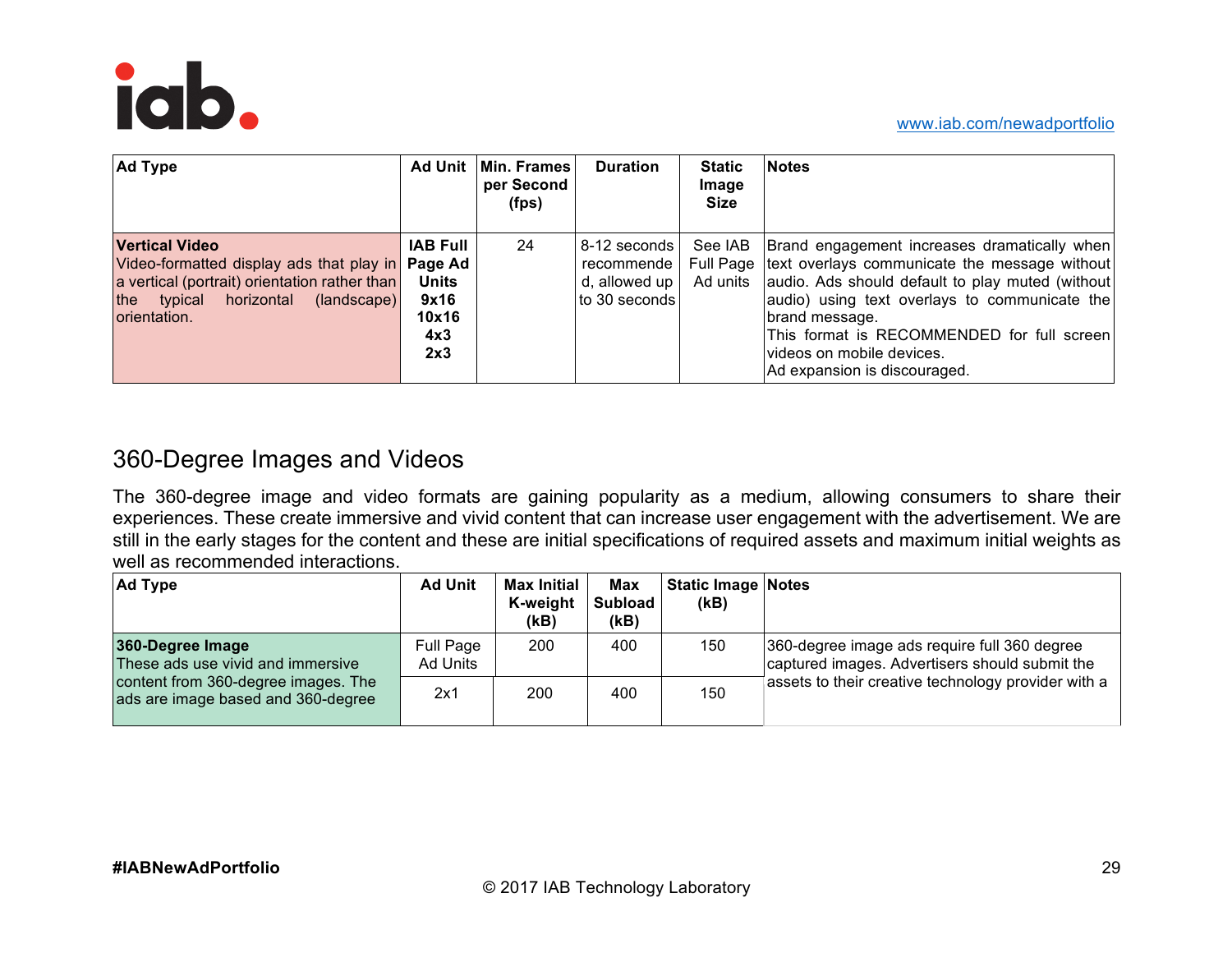

| <b>Ad Type</b>                                                                                                                                                                                                                                                                                                              | <b>Ad Unit</b> | <b>Max Initial</b><br>K-weight<br>(kB) | Max<br><b>Subload</b><br>(kB) | <b>Static Image Notes</b><br>(kB) |                                                                                                                                                                                                                                                                                                                                                                                                                                                                                                                                                                                                                     |
|-----------------------------------------------------------------------------------------------------------------------------------------------------------------------------------------------------------------------------------------------------------------------------------------------------------------------------|----------------|----------------------------------------|-------------------------------|-----------------------------------|---------------------------------------------------------------------------------------------------------------------------------------------------------------------------------------------------------------------------------------------------------------------------------------------------------------------------------------------------------------------------------------------------------------------------------------------------------------------------------------------------------------------------------------------------------------------------------------------------------------------|
| viewing can be initiated by user action.<br>Clicking + dragging in mouse based<br>user interface control OR swiping or<br>shaking the phone/device in touch and<br>accelerometer based user interface<br>controls. They can be served in display<br>ad units in non-VR experiences or as<br>interstitials in VR experiences | 4x1 Large      | 150                                    | 400                           | 150                               | range of 1280x640 dp minimum and up to<br>2048x1024 dp max.<br>The file weights required to deliver 360-degree<br>images are heavy. If the file weights required to<br>deliver the ad are higher than the maximum<br>allowed initial load limits, advertisers should<br>consider 360-degree images on user initiated<br>action, e.g. in the expanded part of the rich media<br>ad after the user expands the ad or downloaded /<br>initiated on touch or other discrete gesture like tap,<br>shaking / moving device using accelerometer to<br>capture the user initiation.<br>Allowed File Types: .jpg, .png, .gif |

| <b>Ad Type</b>                                                                                                                                                                                                               | Ad<br>Unit                 | <b>Duration</b>                      | <b>Max File</b><br>Weight(MB) | Min. Frames<br>per Second<br>(fps)                                                                                                                                                                               | <b>Notes</b>                                                                                                                                                                                                                                                            |
|------------------------------------------------------------------------------------------------------------------------------------------------------------------------------------------------------------------------------|----------------------------|--------------------------------------|-------------------------------|------------------------------------------------------------------------------------------------------------------------------------------------------------------------------------------------------------------|-------------------------------------------------------------------------------------------------------------------------------------------------------------------------------------------------------------------------------------------------------------------------|
| 360-Degree Video<br>These ads use vivid and immersive<br>content from 360-degree videos. The<br>ad content is a 360-degree video and<br>the 360-degree viewing can be<br>initiated by user action. Click and                 | $360 -$<br>degree<br>Video | 2<br>8<br>seconds<br>10<br>$30 - 90$ | 30<br>30                      | High Quality Equirectangular or Cube Map<br>Video File of 720p or higher quality MUST be<br>provided<br>Video MUST be user initiated<br>Video MUST provide user controls to pause,<br>play, stop, and mute audio |                                                                                                                                                                                                                                                                         |
| drag in mouse based user interface<br>control OR swiping or shaking the<br>phone / device in touch and<br>accelerometer based user interface<br>controls. They can be served in<br>display ad units in non-VR<br>experiences |                            | seconds                              |                               |                                                                                                                                                                                                                  | See General Notes for other video instructions<br>to be followed for adaptive bitrate streaming,<br>codec, and format<br>360-degree video can be delivered in 16x9<br>landscape or 9x16 vertical video format. See<br>full page flex 9x16 definition for size of the ad |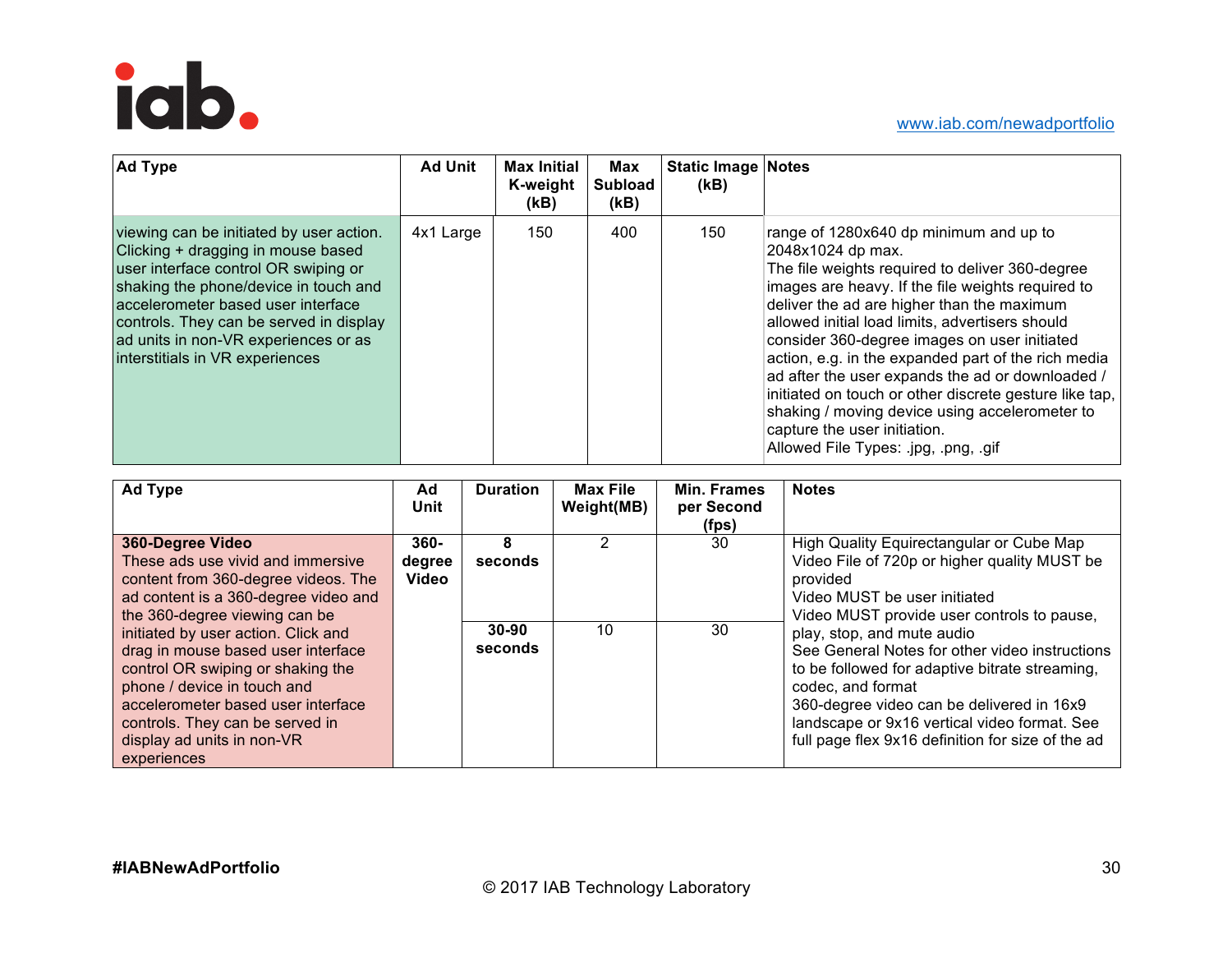## Virtual Reality (VR)

Virtual reality or VR content is a fast-growing medium that ranges from basic stereoscopic apps that let users watch content in 360-degree view and motion to sophisticated headsets that let users immerse in full virtual reality (VR) experience with controllers and sophisticated eye gaze controls. Virtual reality ads are ads that display in a virtual space just as they might display in the real world – both two-dimensional and three-dimensional ad formats can be used in VR experiences. For example, a Full Flex display with a 16:9 aspect ratio could display in a roadside billboard of a highway scene in a video game. A video ad might display in a television of a virtual living room. Many of the display ads developed for traditional display may already work in a virtual setting.

Virtual reality ads also offer innovative new formats for digital advertising. For example, a restaurant might sponsor the menu design for a virtual restaurant in a game, or a key object used to embellish a virtual scene may be focused on to draw up a tray in the app that the user can then interact with to learn more. A brand may be able to sponsor a virtual room experience or a brand may sponsor to supplement or complement an object in VR scene with a similar size brand object, e.g. replace a soda can with branded soda can or place a branded potato chips package to go along with a soda drink.

| <b>Ad Type</b>                                                                                                                                                                                                    | <b>Ad Unit</b> | <b>Content</b>                                                                                                                                                                                                                                                                                                                                                                                                                                                          | <b>File Type</b><br>/Size /Quality | <b>Notes</b>                                                                                     |
|-------------------------------------------------------------------------------------------------------------------------------------------------------------------------------------------------------------------|----------------|-------------------------------------------------------------------------------------------------------------------------------------------------------------------------------------------------------------------------------------------------------------------------------------------------------------------------------------------------------------------------------------------------------------------------------------------------------------------------|------------------------------------|--------------------------------------------------------------------------------------------------|
| <b>Virtual Reality Ads</b><br>Ads that display in a 3D or<br>virtual reality environment,<br>either in a designated ad<br>space (such as a street side<br>billboard), as a video (that                            | 2D Images      | Any display ad format appropriate for the scene<br>MUST NOT be overlay banner, MUST be part of the<br>experience, e.g. a billboard in the scene with ad<br>banner or a picture or wall hanging in a scene that is<br>filled in with a banner ad of the right aspect ratio and<br>size.                                                                                                                                                                                  | Image (jpg,<br>png, gif, etc.)     | Ad image should be in<br>the VR scene and<br>within the camera<br>projection or field of<br>view |
| might play in a virtual home<br>TV or virtual movie theater), or<br>as an object (such as a<br>branded bag of potato chips<br>on the table). Fully branded<br>3D scenes can also be<br>created as 'Virtual Rooms' | 2D Video       | Use guidelines for linear ads provided in IAB Digital<br>Video Ad Format Guidelines<br>(https://iabtechlab.com/specifications-guidelines/iab-<br>digital-video-in-stream-ad-format-guidelines/) as a<br>baseline and discuss further details as required by the<br>publisher.<br>Video MUST NOT be an overlay or pop up video.<br>Video should not break immersion in the VR<br>environment or require the user to remove headsets in<br>order to properly view the ad. | Video (mp4,<br>mov, etc.)          | Ad video should be in<br>the VR scene and<br>within the camera<br>projection or field of<br>view |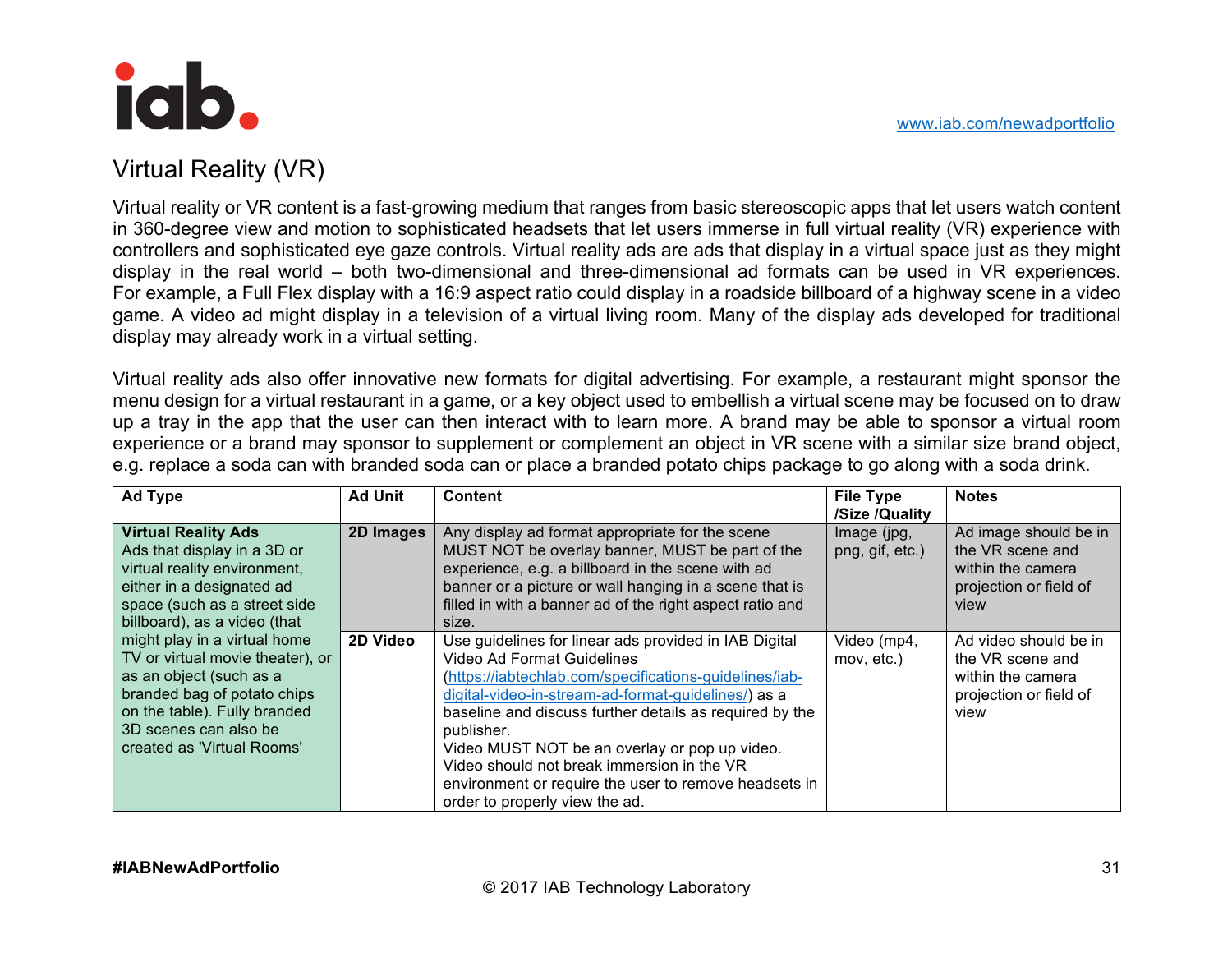

#### www.iab.com/newadportfolio

| <b>Ad Type</b> | <b>Ad Unit</b>                           | <b>Content</b>                                                                                                                                                                                                                                                                                                                                                                                                                                                                                                                                                                                                       | <b>File Type</b><br>/Size /Quality                                               | <b>Notes</b>                                                                                                                                                                                                                                                     |
|----------------|------------------------------------------|----------------------------------------------------------------------------------------------------------------------------------------------------------------------------------------------------------------------------------------------------------------------------------------------------------------------------------------------------------------------------------------------------------------------------------------------------------------------------------------------------------------------------------------------------------------------------------------------------------------------|----------------------------------------------------------------------------------|------------------------------------------------------------------------------------------------------------------------------------------------------------------------------------------------------------------------------------------------------------------|
|                |                                          | User can be offered to opt-in to an action that may<br>require the user to remove the headset.                                                                                                                                                                                                                                                                                                                                                                                                                                                                                                                       |                                                                                  |                                                                                                                                                                                                                                                                  |
|                | 3D 360-<br><b>Degree</b><br><b>Video</b> | 360-degree video placed as an interstitial ad between<br>different VR scenes. 360-degree video MUST<br>completely fill the VR scene with video ad.<br>Video should not break immersion in the VR<br>environment or require the user to remove headsets in<br>order to properly view the ad.<br>User can be offered to opt-in to an action that may<br>require the user to remove the headset.                                                                                                                                                                                                                        | 15-120<br>seconds<br>duration<br>$30 - 60$ fps,<br>Up to 200 MB<br>max file size | · High Quality<br>Equirectangular or<br>Cube Map Video File<br>of 720p or higher<br>quality MUST be<br>provided<br>• Video MUST be user<br>initiated<br>· Video must provide a<br>skip functionality to<br>allow the user to<br>return to the core<br>experience |
|                | Interactive<br>Object                    | Irregular three-dimensional shape made by joining a<br>number of digital polygons together, typically of<br>something that represents an everyday object like a<br>shoe, soda can, couch, car, etc.<br>Publishers/Developers define the minimum and<br>maximum polygon count for each 3D branded object<br>along with the number of 3D objects for each brand<br>category. This prerequisite ensures that the object<br>blends appropriately with the environment without<br>overloading the system. Lower polygon count objects<br>look out of place and object with a higher polygon<br>count slow down load time. | object                                                                           | Viewability depends<br>on scale of the<br>interactive object. A<br>soda can may not<br>need to fill as much of<br>the screen to be<br>viewable as a vehicle<br>would need.                                                                                       |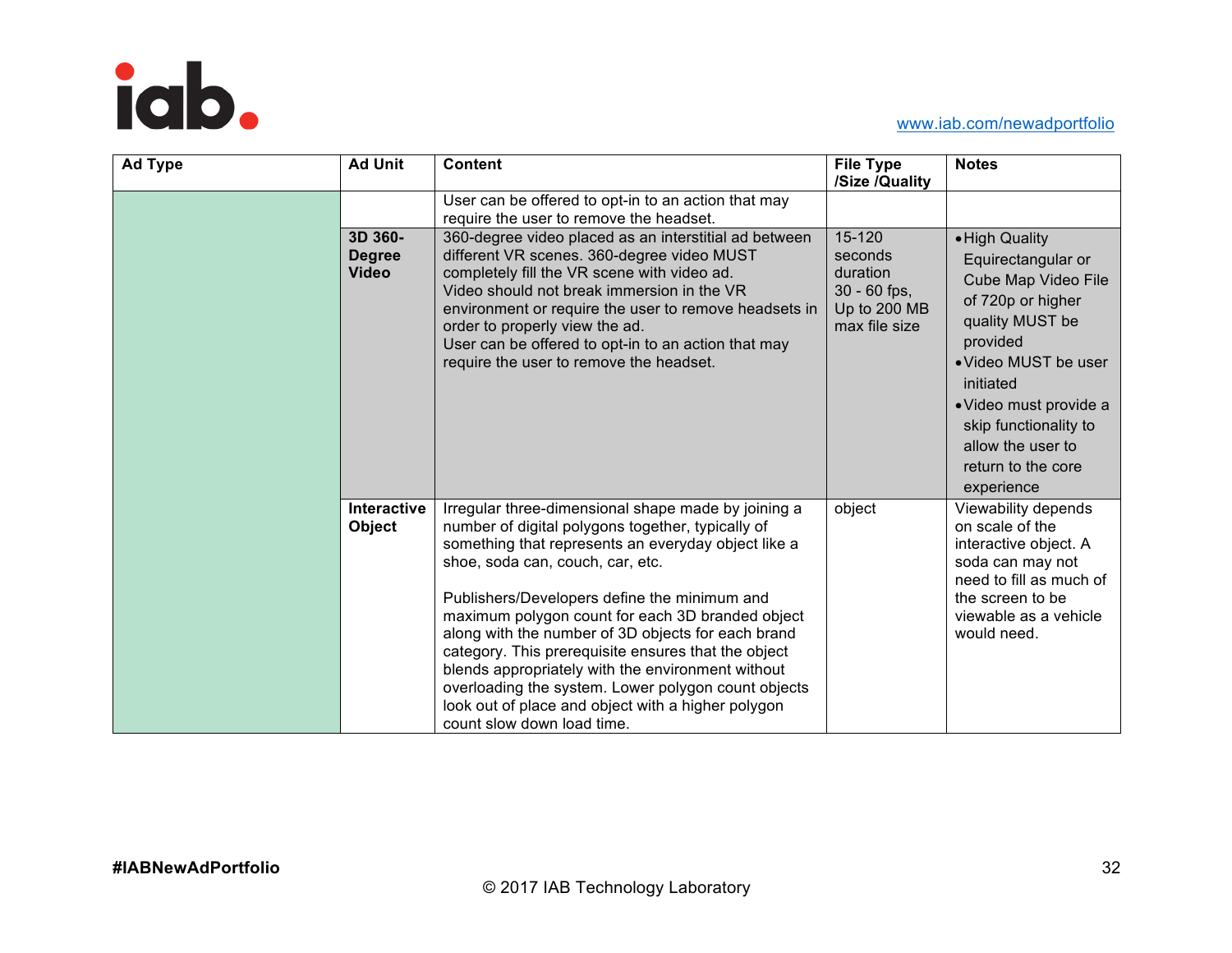

#### www.iab.com/newadportfolio

| <b>Ad Type</b> | <b>Ad Unit</b>                | <b>Content</b>                                                                                                                                                                                                                                                                                                                                                                                                                                                                                                                                                                                                                                                                                                                                                                                                                                                                                                                                                                                                                                                                                                                                                                                                         | <b>File Type</b> | <b>Notes</b> |
|----------------|-------------------------------|------------------------------------------------------------------------------------------------------------------------------------------------------------------------------------------------------------------------------------------------------------------------------------------------------------------------------------------------------------------------------------------------------------------------------------------------------------------------------------------------------------------------------------------------------------------------------------------------------------------------------------------------------------------------------------------------------------------------------------------------------------------------------------------------------------------------------------------------------------------------------------------------------------------------------------------------------------------------------------------------------------------------------------------------------------------------------------------------------------------------------------------------------------------------------------------------------------------------|------------------|--------------|
|                | <b>Virtual</b><br><b>Room</b> | Virtual Room is a VR scene that is accessed from the publisher/developer content experience<br>which is devoted solely to the display of sponsored advertising content. Virtual Rooms contain<br>the following elements:<br>Entry Point: An object, spatial UI or other means the user interacts with to enter into the Virtual<br>Room<br><b>Close Scene/Exit:</b> Virtual Rooms MUST have a "close button" to allow users to easily exit back<br>to content. Users should be returned to the story/game at the exact place they left off<br><b>Scene Environment:</b> The 360° world the users see in the room<br>Ad Objects: Interactive 3D, 2D and 360 video ads, audio tracks, or combinations thereof<br>represented in the room<br>Interactions: The method(s) and results of user interactions with the ad objects. An interaction<br>may produce a transition to another part of the scene or introduce new visual or interactive<br>element in the scene.<br>Users can interact with ad objects multiple ways depending on the hardware being used and<br>methods allowed by the scene developer. E.g. Gaze Event: users look at object within the<br>camera view for a specified amount of time to activate | /Size /Quality   |              |
|                |                               | Tap Event: Users look at an object within the camera view and tap the HDM (High Definition<br>Media) or game controller to activate                                                                                                                                                                                                                                                                                                                                                                                                                                                                                                                                                                                                                                                                                                                                                                                                                                                                                                                                                                                                                                                                                    |                  |              |
|                |                               | <b>Voice Control:</b> Users voice commands that are translated into activations                                                                                                                                                                                                                                                                                                                                                                                                                                                                                                                                                                                                                                                                                                                                                                                                                                                                                                                                                                                                                                                                                                                                        |                  |              |
|                |                               | <b>Physical Interaction/Gestures: Users move their hands or body to activate</b>                                                                                                                                                                                                                                                                                                                                                                                                                                                                                                                                                                                                                                                                                                                                                                                                                                                                                                                                                                                                                                                                                                                                       |                  |              |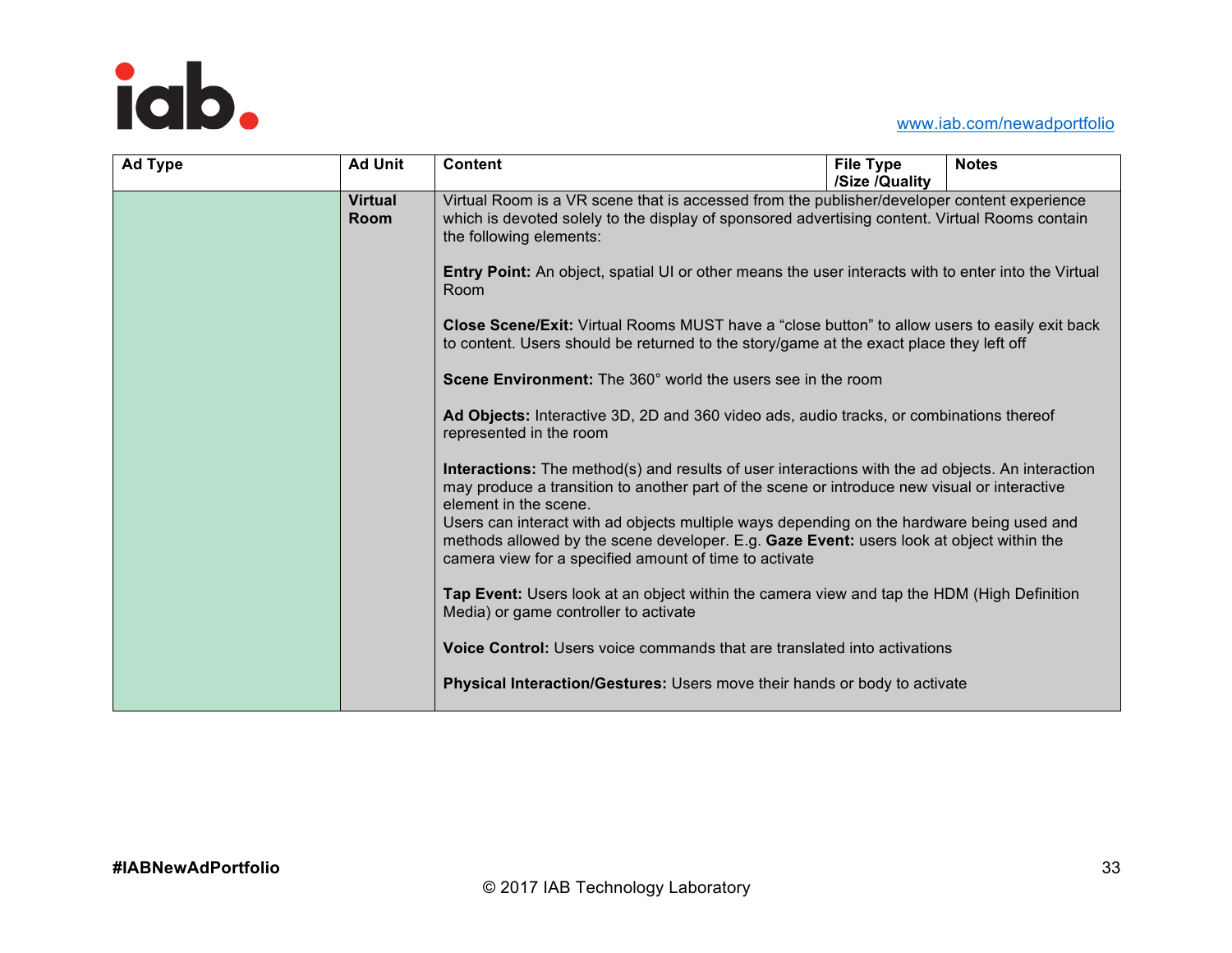

## Augmented Reality (AR)

Augmented reality or AR experiences are a new way to create context and add experiences over real physical world objects and attributes like location or recognized image or object.

| <b>Ad Type</b>                                                                                                                                                                                                                                                                                                                                                                                        | <b>Components</b>                                           | <b>Options</b>                                                                                                                                                                                                                                                                                                                                                                                                                                                                                                                                                 | <b>Description</b>                                                                                                                                                                                                                                                                                    |
|-------------------------------------------------------------------------------------------------------------------------------------------------------------------------------------------------------------------------------------------------------------------------------------------------------------------------------------------------------------------------------------------------------|-------------------------------------------------------------|----------------------------------------------------------------------------------------------------------------------------------------------------------------------------------------------------------------------------------------------------------------------------------------------------------------------------------------------------------------------------------------------------------------------------------------------------------------------------------------------------------------------------------------------------------------|-------------------------------------------------------------------------------------------------------------------------------------------------------------------------------------------------------------------------------------------------------------------------------------------------------|
| <b>Augmented Reality</b><br><b>Ad Initiation</b><br>There are two ways to<br>or 'Trigger'<br>present AR ads:<br>1. Ads that use a marker<br>in the real world, such as<br>a QR code or an AI-<br>learned concept like a<br>"dog," to trigger the<br>display of brand content.<br>2. The ad can also place a<br>brand object in the<br>immediate real-world<br>environment using the<br>device camera. |                                                             | Marker<br>from<br>database                                                                                                                                                                                                                                                                                                                                                                                                                                                                                                                                     | An image, often printed, that a scanning system is programmed to recognize.<br>Examples of traditional markers are QR (Quick Response) codes or bar codes, but a<br>clearly defined image, such as a specific outline of a dinosaur, may also be used. A<br>marker can also be context like location. |
|                                                                                                                                                                                                                                                                                                                                                                                                       | Artificial<br>intelligence-<br><b>driven</b><br>recognition | A generalized concept that an artificial intelligence (AI) system has been "taught" to<br>recognize. For example, a brand may choose to associate a product or service with<br>dogs. When the AI system on a device "sees" a dog using the device lens, the AI<br>system can associate the familiar concept with the previously known concept of a<br>"dog." The unknown visual of a dog that the AI system scans may be either an image<br>of a dog or the three-dimensional animal. Once recognized, the system can trigger the<br>display of brand content. |                                                                                                                                                                                                                                                                                                       |
| Displayed brand content<br>may be dynamically                                                                                                                                                                                                                                                                                                                                                         | <b>Display</b>                                              | Not tracked<br>to object                                                                                                                                                                                                                                                                                                                                                                                                                                                                                                                                       | Once triggered, the ad content that displays remains static on the screen regardless<br>of what happens to the scanned marker or recognized object.                                                                                                                                                   |
| generated based on data<br>available in the given                                                                                                                                                                                                                                                                                                                                                     |                                                             | Tracked to<br>object                                                                                                                                                                                                                                                                                                                                                                                                                                                                                                                                           | Once triggered, the ad content that displays moves on the screen along with the<br>object that triggered the ad for as long as the object remains in view.                                                                                                                                            |
| environment (time,<br>location, etc.) and may<br>move with the scanned or<br>recognized object (tracked<br>to object). Displayed brand<br>content may also be                                                                                                                                                                                                                                         | <b>Content</b>                                              | <b>Static</b>                                                                                                                                                                                                                                                                                                                                                                                                                                                                                                                                                  | Any IAB Full Page display ad unit that, once triggered, offers content that doesn't<br>change regardless of what data is available in the given environment.                                                                                                                                          |
|                                                                                                                                                                                                                                                                                                                                                                                                       |                                                             | Dynamic                                                                                                                                                                                                                                                                                                                                                                                                                                                                                                                                                        | Any IAB Full Page display ad unit that, once triggered, offers content that may change<br>based on data that is available in the given environment. For example, time, location,<br>weather, user data, or other data may be used to offer content that is unique to the<br>given environment.        |